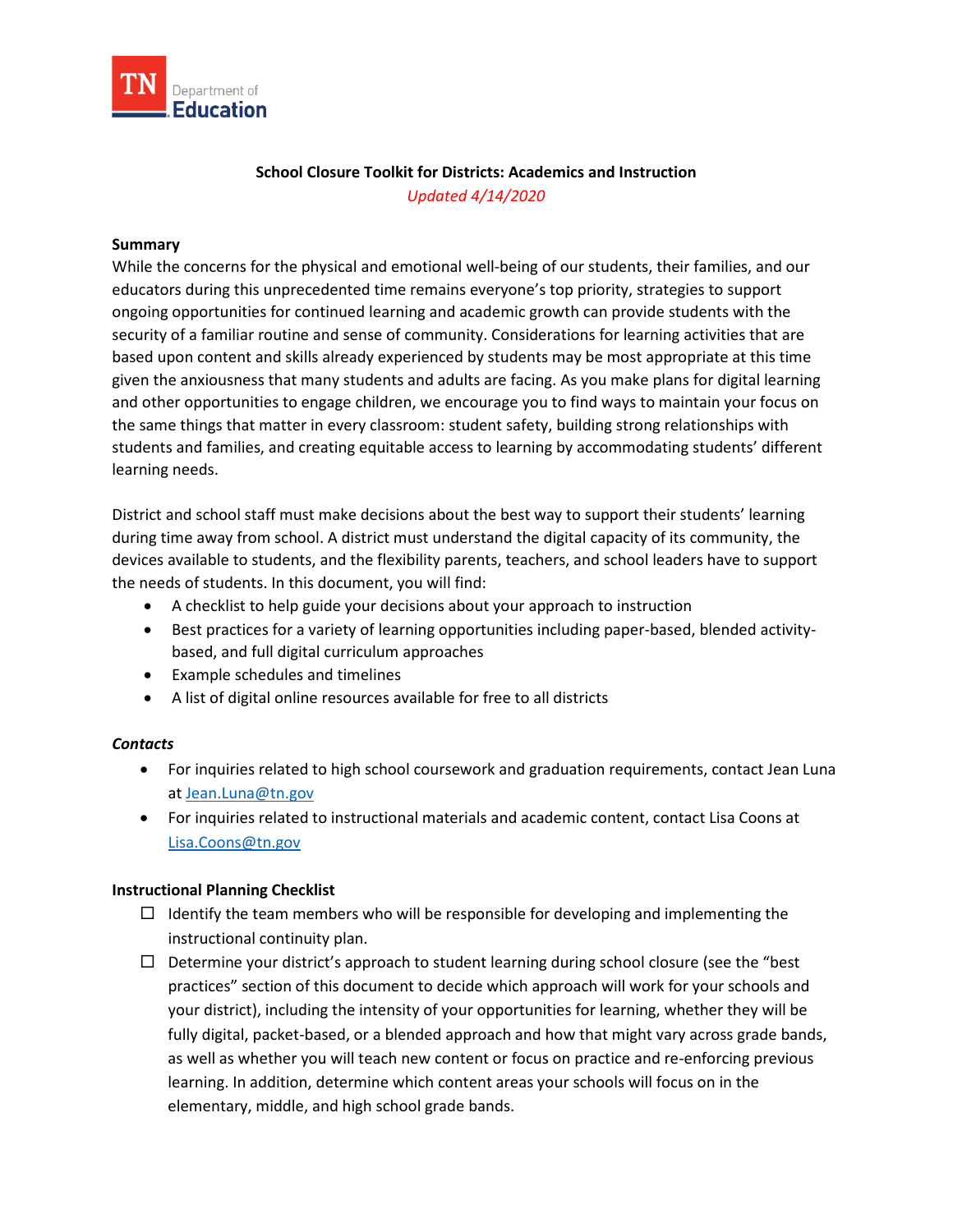

- materials. Create a plan to supplement Wi-Fi or digital access if you plan to use a fully digital platform or blended approach. The "resources" section of this document offers digital resources and support if you plan to use a digital or blended approach.  $\Box$  Assess current availability of digital resources, internet capacity, and in-home instructional
- $\Box$  Develop expectations for learning schedules during the day, considering coordination among teachers.
- $\Box$  Develop a communication plan with families regarding your instructional continuity plan:
	- $\circ$  Determine the role of school leaders and frequency for school updates for families
	- o Integrate academic and nutrition messaging to be seamless for families
- $\Box$  Develop and communicate expectations for principals regarding:
	- o Communication with teachers (frequency and focus)
	- $\circ$  Setting expectations with teachers and monitoring instructional progress
	- $\circ$  Gathering feedback from teachers to inform real-time improvement to systems and structures, and for ongoing problem-solving
	- $\circ$  Ongoing communication with families including frequency, types of content, and alignment to district messaging
- $\Box$  Develop and communicate expectations for teachers regarding:
	- o Where and when they work. See the "staffing" toolkit for additional guidance.
	- o Their role in facilitating digital or packet-based instruction and a regular engagement plan with students
	- o Grading and feedback to students
	- o Tracking student progress and identifying content/access gaps
- $\Box$  Assess current access to family and student contact information and develop a plan for ensuring teachers and families/students can be in contact in the ways you desire, considering any necessary privacy protections.
- $\Box$  Identify and coordinate with potential community partners or other local resources that may be able to assist with your plan.

## *Considerations for Full Online or Blended Learning Opportunities*

- $\Box$  Determine if teachers will be responsible for choices around scope and use of content and assignments, or if you will have a consistent approach.
- $\Box$  Assess student device and internet access to determine a plan to ensure all students can access content. See the "Technology" toolkit for additional guidance.
- $\Box$  Consider the necessary differences in your plan across grade levels/schools.
- $\Box$  Assess teacher access to devices and internet if they are working remotely.
- $\Box$  Consider how to meet the needs of all learners. See the "special education and English learners" portion of this toolkit for additional guidance.
- $\Box$  Identify the potential professional learning needs of teachers to facilitate digital or blended learning options.
- blended learning options.  $\Box$  Identify the potential learning and logistical needs of students and families to support digital or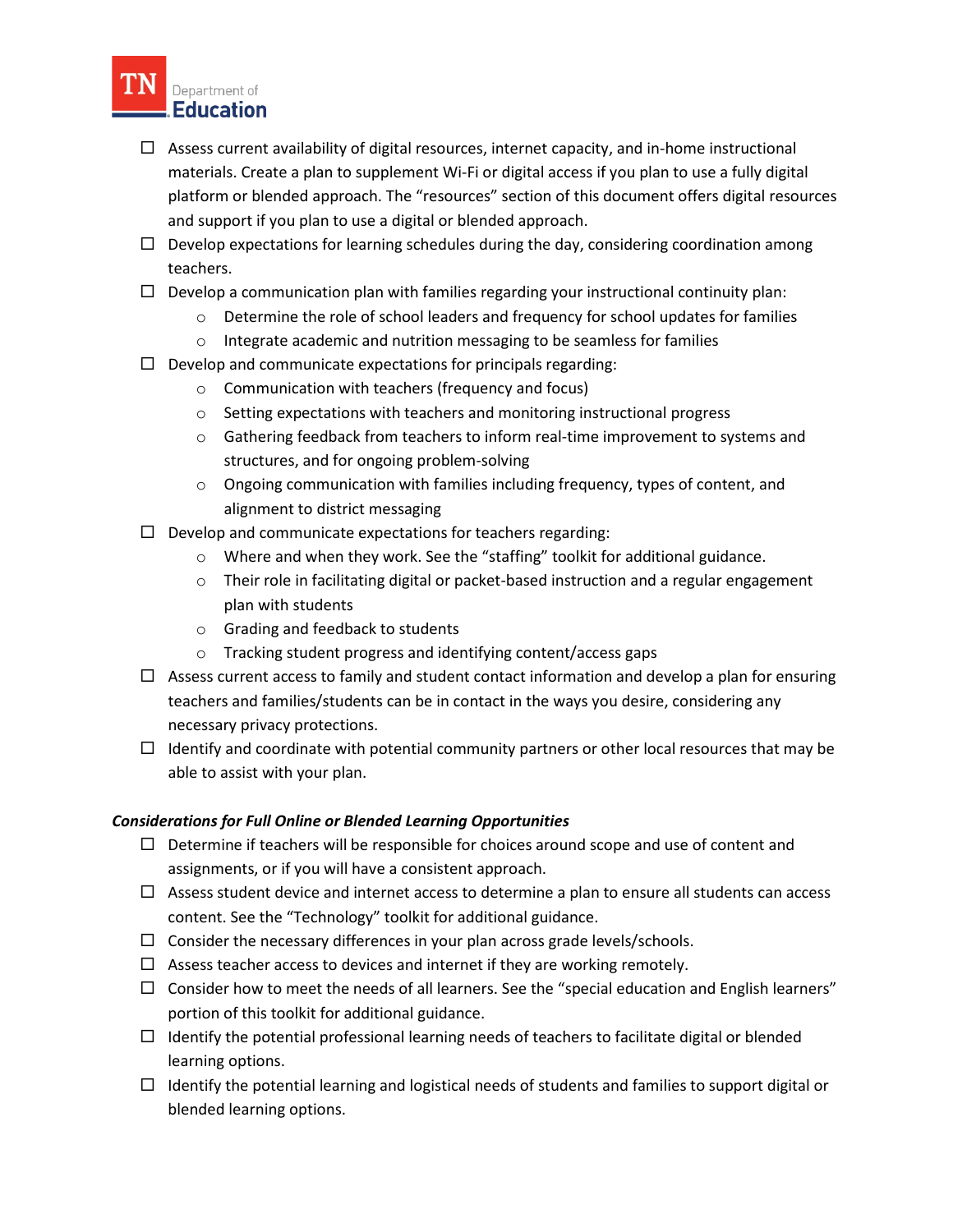

- $\Box$  Develop a plan for technical support with technology platforms, Wi-Fi access, or hardware access for students and educators at home.
- $\Box$  Determine a plan for Fine Arts programming using the [School Closure Toolkit: Fine Arts](https://www.tn.gov/content/dam/tn/education/health-&-safety/School%20Closure%20Toolkit%20-%20Fine%20Arts.pdf) and the [Fine Arts Resources List.](https://www.tn.gov/content/dam/tn/education/health-&-safety/COVID-19%20Fine%20Arts%20Resource%20List_03-27-2020.pdf)

## *Considerations for Paper Learning Opportunities*

- $\Box$  Develop a plan for how materials will be printed if needed.
- $\Box$  Review existing resources for readily available materials to convert to print options.
- $\Box$  Create a logistics plan for delivering packets. Consider how to leverage meal delivery options to facilitate delivery of packet-based content.
- $\Box$  Determine if and how students will submit completed work, and if sanitization is needed.
- $\Box$  Determine if and how teachers will provide feedback and support to students as they work and on completed assignments.

## **Logistics Strategy for Academic Learning**

 As you narrow your delivery approach for supporting students, you will also need to prepare teachers, developing district expectations specific to student learning opportunities, district need to: communicate expectations to families, and provide logistical updates to all stakeholders. When

- Establish routines for daily/weekly communication updates for teachers and school leaders
	- o Districts need to communicate daily with school leaders to ensure that families are getting frequent instructional updates
	- $\circ$  School leaders must communicate teacher expectations, supports, and provide talking points when classroom teachers speak with families
- Provide clear expectations for how each stakeholder should be involved in the learning process
	- o Parents need to understand the learning expectations for their child(ren)
	- o School leaders must communicate work expectations for teachers and expectations for families
	- $\circ$  Classroom teachers must provide frequent touches with students to reinforce stability and consistency with students
- Review the **School Closure Toolkit for Special Populations** as well as guidance for **ESL supports** to create additional supports and scaffolds for all learners. *Revised 4.13.20*
- [Learning series.](https://www.tn.gov/education/pbsteaching.html) The Tennessee Department of Education has partnered with PBS to deliver daily through 12 p.m. local time beginning April 6th. Four additional hours of content (which can be recorded or watched live) will be streamed each weeknight. Check local PBS channels for nightly broadcasting hours, as these will vary by station. The PBS At-Home Learning series has an **ELA**  PBS At-Home Learning series. Warren County Schools district has created a similar high-• Consider using resources that increase accessibility for all learners such as PBS At-Home ELA and mathematics lessons to Tennessee students in first through eighth grades from 10 a.m. [flyer](https://www.tn.gov/content/dam/tn/education/pbs-teaching/PBS%20Tennessee%20at%20Home%20Learning%20Series_ELA.pdf) and [Math flyer](https://www.tn.gov/content/dam/tn/education/pbs-teaching/Tennessee%20at%20Home%20Learning%20Series_Math.pdf) to distribute to teachers and school leaders to help incorporate the videos into their distance learning resources. Lesson plans, videos and student resources are also available [here.](file:///C:%5CUsers%5CCA18926%5COneDrive%20-%20TN%20Dept%20of%20Education%5CDocuments%5CAcademic%20Toolkit%5CWe%20have%20also%20started%20to%20develop%20lessons%20and%20post%20them%20on%20our%20YouTube%20channel%20here%20https:%5Cwww.youtube.com%5Cuser%5CWCSTV180%5Cvideos%20and%20televise%20on%20our%20local%20TV%20station%20Warren%20County%20Schools%20Television.) In addition, [a parent handout c](https://www.tn.gov/content/dam/tn/education/pbs-teaching/PBS%20Tennessee%20at%20Home%20Learning%20Series_Parents.pdf)an be shared with families who are watching the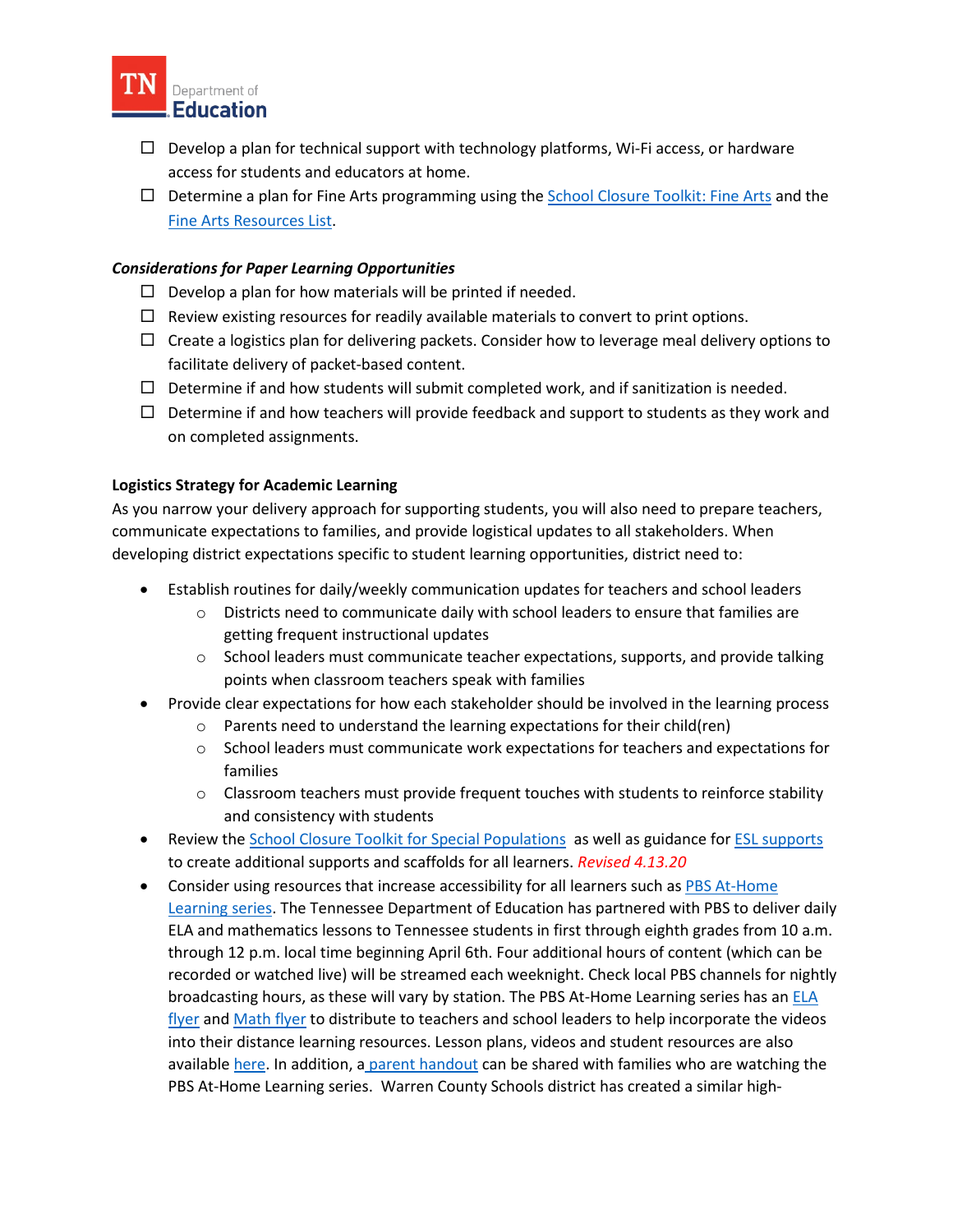

accessibility program and posted learning videos on their [YouTube channel a](https://urldefense.com/v3/__https:/www.youtube.com/user/WCSTV180/videos__;!!PRtDf9A!_tUGOjuDEMl-y9yTKpDpNL-bXaiwiIFmcx1ZLaiQiSORtqrXe364Q7THA86PypCZ$)nd are televised on their local TV station Warren County Schools Television. *Revised 4.13.20* 

 • Share the ReadyRosie resource with families of young learners. ReadyRosie is an app that allows families to continue learning at home. The app can be accessed on the Internet or on a cell phone. ReadyRosie shares a daily modeling moment video geared at two levels, birth to five the Governor's Early Literacy Foundation. Additional information regarding this partnership can year olds (our earliest learners) and grade one through grade three (our early school agers). TN families can sign up [here.](https://readyrosie.com/tn/) These brief lessons have been customized for all TN families and will be available at no charge until September. [This resource](https://readyrosie.com/) is made possible by a partnership with be foun[d here.](https://www.tn.gov/education/news/2020/3/30/tdoe--governor-s-early-literacy-foundation-partner-with-readyrosie-to-provide-free-early-education-resources-to-families-.html) *Revised 4.13.20* 

#### **Best Practices for Digital Learning and Blended Learning Models**

|                             | In the elementary grades           | In the secondary grades          |
|-----------------------------|------------------------------------|----------------------------------|
| With online and digital     | Distinguish between tools          | Maintain teachers' roles as      |
| communication               | students can use on their own,     | mediators and facilitators of    |
|                             | tools any adult can help           | learning-children and young      |
|                             | students use, and tools that       | adults still need their academic |
|                             | require teacher support.           | and relational supports.         |
| With phone- and paper-based | Daily practice with emerging       | Identify a single school-based   |
| communication               | skills is especially important for | point of contact (e.g., a        |
|                             | younger children: encourage        | homeroom or advisory teacher)    |
|                             | families to structure short,       | for every student who can field  |
|                             | frequent bursts of math and        | and relay any questions from     |
|                             | reading practice each day.         | them and their families.         |

### **Best Practices for K-5 Learners**

 unique considerations that help set up the learning experience to be beneficial as students continue to grow academically in the absence of a direct teacher. K-2 students should limit direct learning from As young students with access to at home, digital learning work in different content areas, there are technology.

## **Choosing the Right Approach for Young Learners:**

 therefore, opportunities for learning should focus on blended or packet-based learning. In addition, "Resources" section of this document for additional information. **K-2 Learners** should experience digital learning for 30 minutes or less for daily instruction; and parent supports need to be more prevalent when sending K-2 learning resources home. Finally, learning opportunities should include play-based opportunities as well as exploratory activities. See the

 **3-5 learners** should also have limited direct digital instruction each day. For these learners, a blended or inquiry opportunities with their family. See the "Resources" section of this document for additional packet-based approach is most appropriate for daily learning opportunities. Students in grades 3-5 should have independent practice activities in all content areas as well as include exploration and information.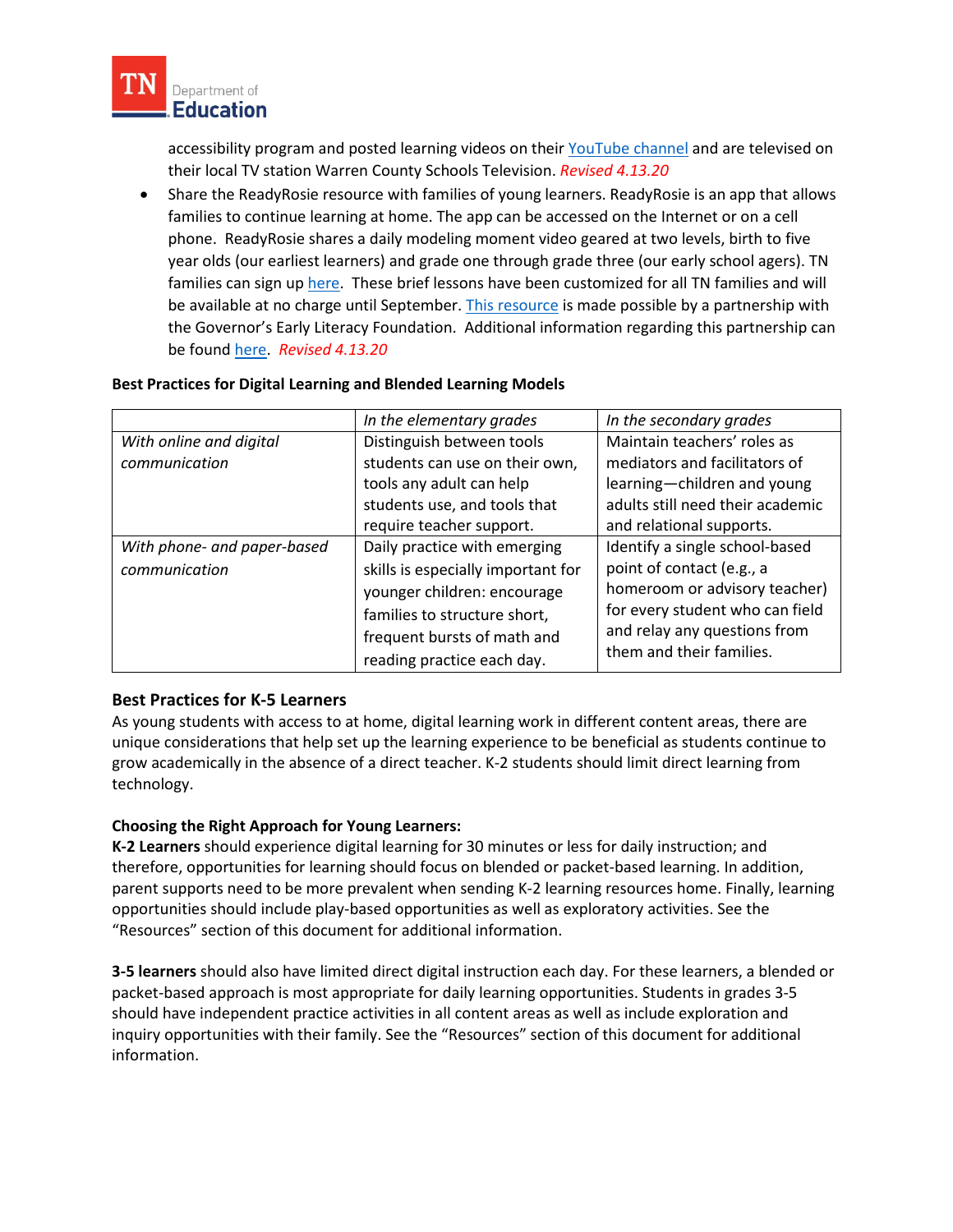

 In consideration of elementary ELA instruction, even with access to rich, plentiful content online, elementary students need ample opportunities to engage with new learning in multisensory ways and reinforcement activities through a digital platform.

- view and assess. Developing handwriting skills is valuable even for students who are simultaneously learning to type. • Writing should include pencil-and-paper practice even if the results are difficult for teachers to
- • Touch, sound, and physical movement are also valuable learning opportunities, especially when accompanied by rich language use.
- Talking with adults about the world develops students' oral language, conceptual knowledge, and vocabulary skills, which contribute directly to reading comprehension.
- • Wordplay—and, for the youngest students, play with speech sounds even when they don't form words—helps develop awareness of phonemes and other aspects of language.
- • Conversational give-and-take is especially important such as the experience of passing words and meaning back and forth with others.

 In addition, children also need daily exposure to grade-level connected text, including text read aloud to them accurately and with feeling, as well as daily reading fluency practice. Fluent, engaging read-alouds technology tools or pre-recorded videos delivered through flexible digital methods. of complex text, with students following along in the text on a screen or on paper, are a key component of digital or blended learning for younger students and can be delivered by teachers through daily

technology tools or pre-recorded videos delivered through flexible digital methods.<br>In mathematics, students need opportunities to interact with numbers in a wide variety of ways. Digital platforms offer opportunities for students to practice skill-based mathematics that is grade appropriate.<br>These opportunities are often accompanied by educational videos or simply an indication of whether These opportunities are often accompanied by educational videos or simply an indication of whether the mathematics problem has been solved correctly, and if not, shows where a mistake occurred. the mathematics problem has been solved correctly, and if not, shows where a mistake occurred.<br>Online games let students practice computational mathematics in ways that are fun, engaging, and tightly aligned to specific desired competencies.

tightly aligned to specific desired competencies.<br>As with ELA, there are many multi-sensory ways students can access mathematics as well.

- • For the youngest students, having the opportunity to orally recite the names of numbers, count objects, and make connections between the names of numbers, and how many objects are represented in groups supports their early number sense.
- • As students get older, students need the opportunity to talk through how they think about combining numbers in various ways that are encountered in their daily lives.
- Students in upper elementary school could be daily making connections to the mathematical operations and their daily lives particularly as it relates to fractions.

**District spotlight:** Salem Elementary School in Murfreesboro City has created a daily "At Home" learning guide for students and parents: [http://www.salemelementary.net/at\\_home\\_learning.](http://www.salemelementary.net/at_home_learning)

### **Sample Daily Schedule for K-2 Blended or Packet-Based Activities**

| Activity                    | Duration   | Frequency |
|-----------------------------|------------|-----------|
| Reading or Fluency Practice | 20 minutes | Daily     |
| Writing                     | 20 minutes | Daily     |
| <b>Math Fluency</b>         | 20 minutes | Daily     |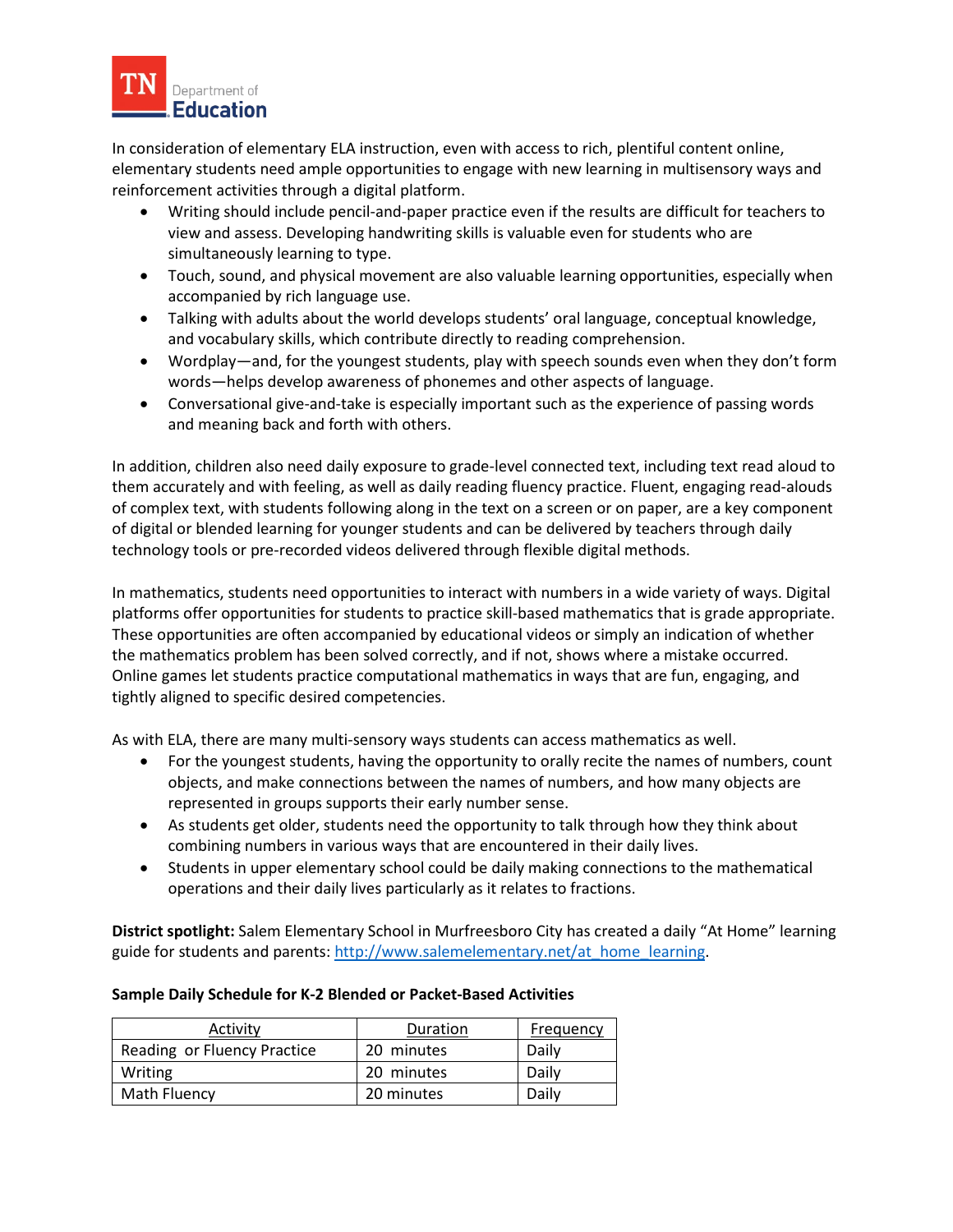

| <b>Science/Social Studies</b>       | 30 - 45 minutes   | Daily |
|-------------------------------------|-------------------|-------|
| <b>Physical Movement Activities</b> | 45 minutes        | Daily |
| <b>Creativity Activities</b>        | $30 - 45$ minutes | Daily |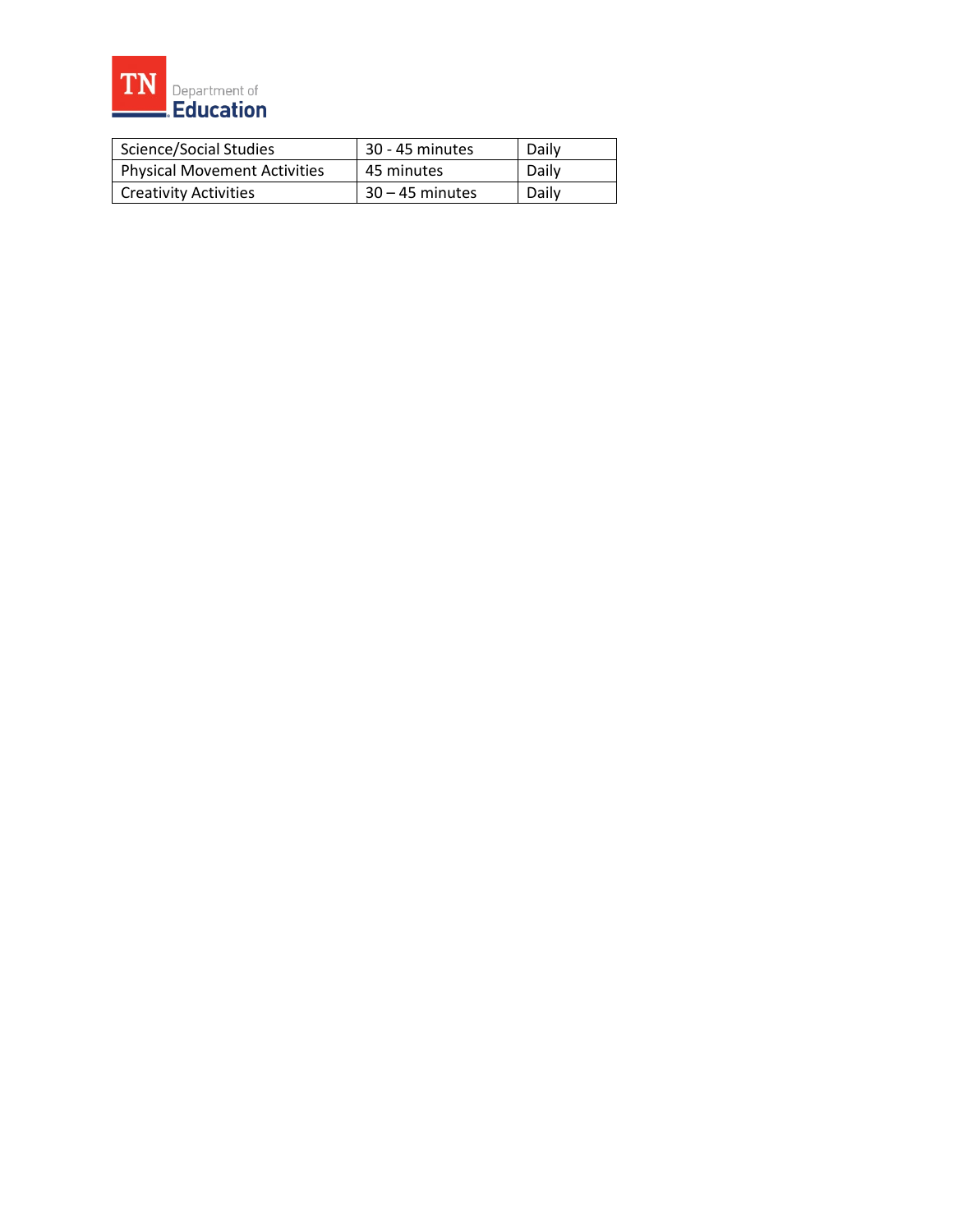

| Activity                            | Duration          | <b>Frequency</b> |
|-------------------------------------|-------------------|------------------|
| Reading (Fluency Practice)          | 30 minutes        | Daily            |
| Writing                             | 20 minutes        | Daily            |
| Math Fluency                        | 20 minutes        | Daily            |
| <b>Science/Social Studies</b>       | 30 - 45 minutes   | Daily            |
| <b>Physical Movement Activities</b> | 45 minutes        | Daily            |
| <b>Creativity Activities</b>        | $30 - 45$ minutes | Daily            |

#### **Sample Daily Schedule for 3-5 Blended or Packet-Based Activities**

## **Best Practices for 6-12 Learners**

 6-12 learners should feel connected to their content teachers whether a district chooses to continue digital content structures. Districts also need to consider that much of the content in these grades is unfamiliar to other family members and offering digital resources or teacher virtual office hours will allow students to maintain support from teachers. In addition, districts should consider the type of work learning through a packet-based approach, a blended set of learning opportunities, or launches fully that students are being asked to do.

 If a district chooses a **traditional packet-based approach**, content area work should focus on skill providing support and direction to the student as they work at home. Building in concrete examples and communicating clear expectations and directions will be key to students' ability to access the work provided for them. Think about offering students opportunities from across the entire spectrum of a the ability to provide feedback or, at a minimum, office hours for students to ask questions. This will allow students to build necessary prior knowledge as they move through the continuum of learning. reinforcement and practice opportunities. Multiple content areas should be represented (see sample schedule), and extension activities that could be accessed in print or through digital spaces should be offered. Review the resource section for packet-focused materials as well as practice tools that can be used in a print environment. When developing learning packets for students, it will be important to remember to build in as many supports as possible for both students and family members who are subject. For example in math, provide fluency practice, games, procedural practice, and real-world application practice. Build in time for feedback loops with students. If the activities are dependent upon one another in order for students to complete them successfully, intentionally build in time to support

## **District Spotlight: (Comms Please determine best fit)**

 Maury County school district has organized packet pickup in conjunction with meal pickup for parents at their schools across a variety of grade levels.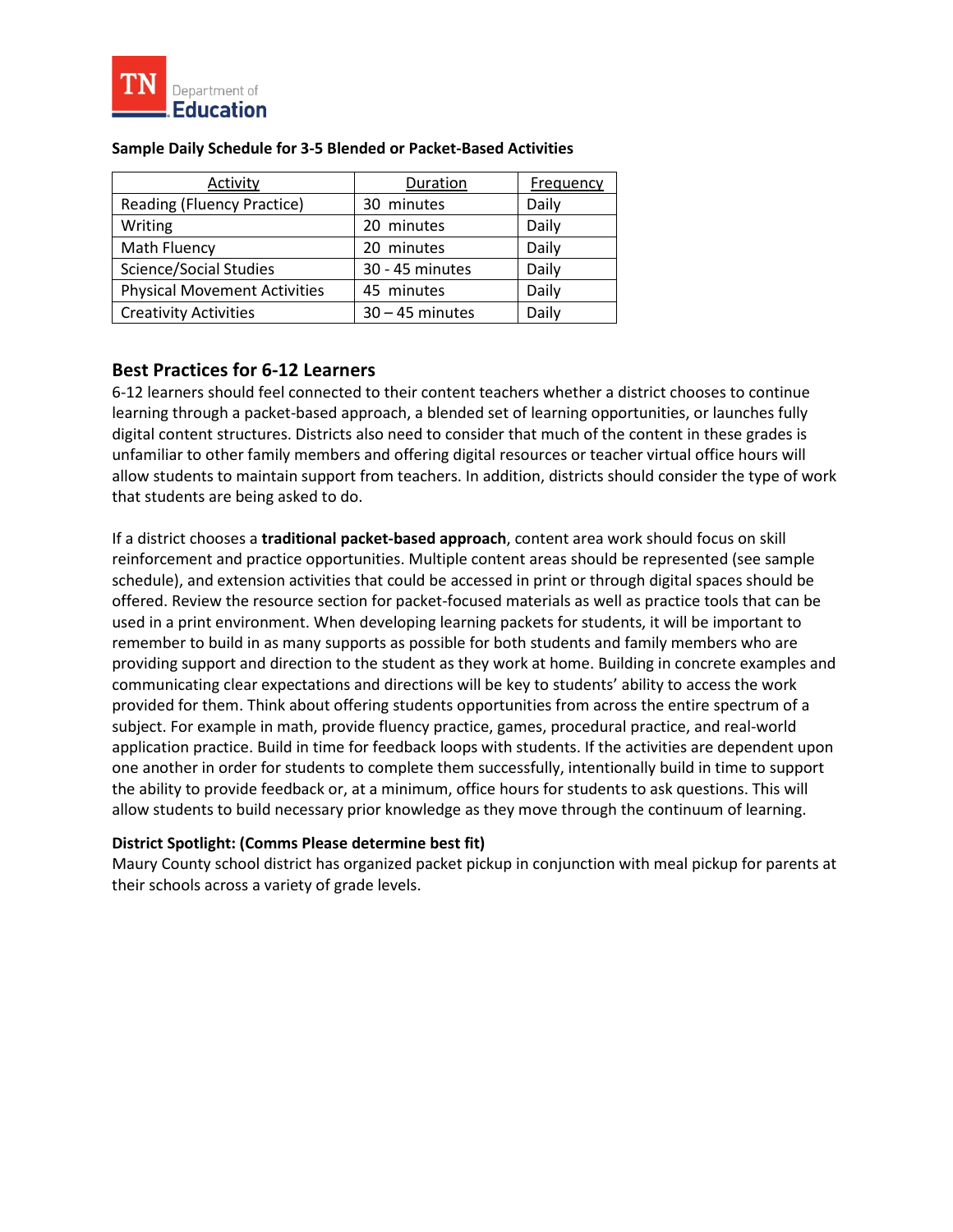



 social studies should be represented. In addition, students should have the opportunity to write connected to a larger body of learning, and the activities should be seen as meaningful and purposeful. Recommended daily times are included to help guide your staff in selecting activities for a blended If a district chooses to use a **blended-learning activity approach**, district and school leaders should ensure that students have multiple content opportunities weekly. Content for ELA, math, science and (whether submitted to teachers for feedback or not). Each activity asked of students should be approach for learning. Use the activity section of the resource guide to find appropriate activities.

**District Spotlight:** Salem Elementary School in Murfreesboro City is providing a daily "At Home" Guide for parents and students. [http://www.salemelementary.net/at\\_home\\_learning](http://www.salemelementary.net/at_home_learning) 

 options should be provided where possible to ensure the continuum of learning for students. On many digital platforms, digital content allows for students to see instructional content explained as well as an ideas through discussion and debate. It is important for students to continue to have opportunities to process and communicate their thinking orally as well as in writing. Oral expression and listening skills are ends in themselves as well as critical supports for content knowledge and writing expertise. If a district chooses a **fully digital platform for learning**, students should be provided structured opportunities to interact digitally with content and to receive consistent feedback from teachers. These opportunity to receive instant feedback on how well they are completing tasks. It also provides the opportunity for teachers to receive assignments quickly for providing feedback. Virtual platforms give students the chance to read and respond to one another's writing, annotate texts with comments and questions that their peers can see, chat orally and write about academic texts and topics, and refine

 in a packet-based or digital format. Practice can offer the opportunity for students to take a digital break In some cases, digital resources also offer students the opportunity to practice what they have learned and demonstrate what they have learned. A district may choose to provide fluency practice, games, reading texts, or science explorations that are not digitally-based to ensure students have the opportunity to learn through multiple modalities.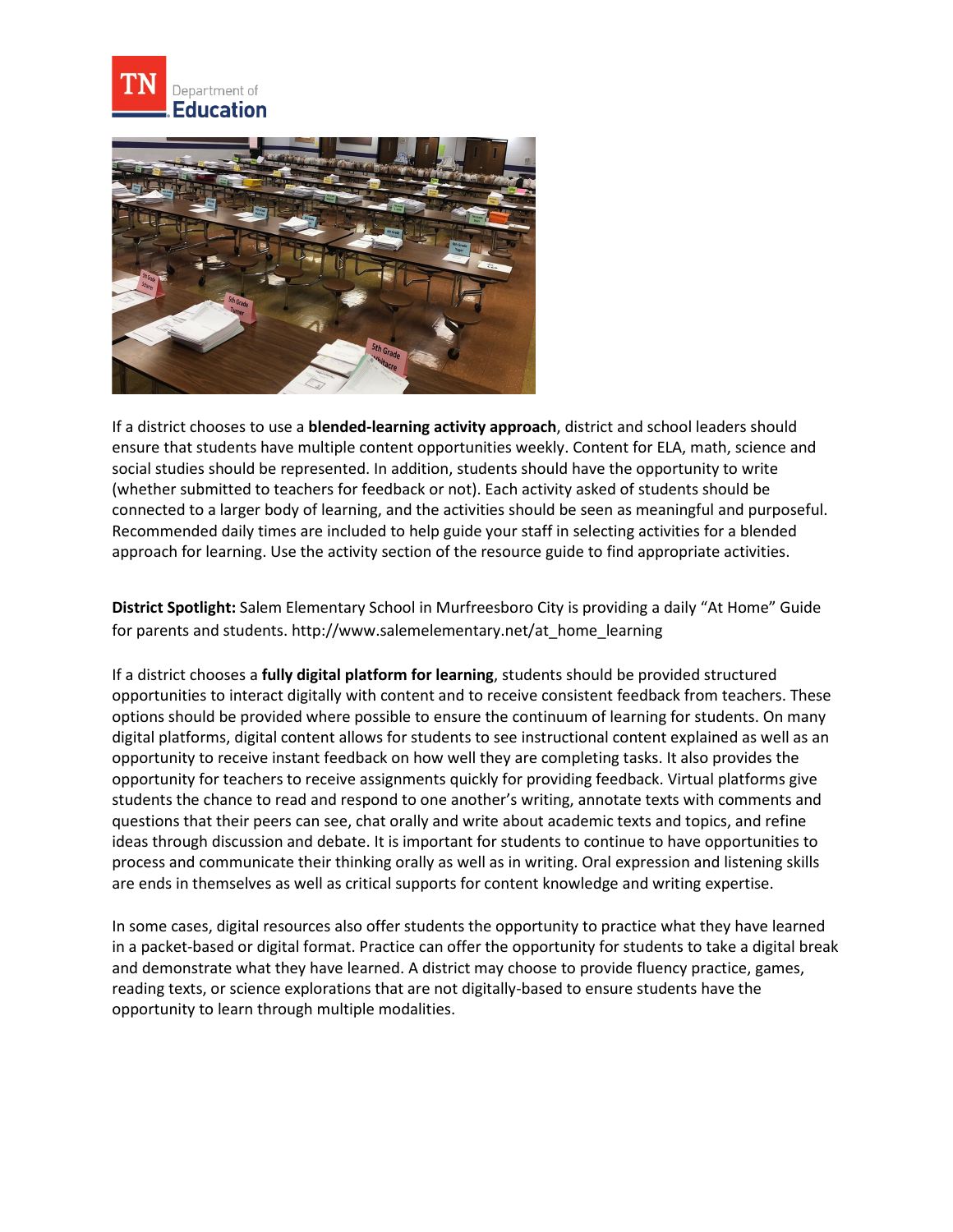

| Activity                            | Duration          | <b>Frequency</b> |
|-------------------------------------|-------------------|------------------|
| Reading (Content Specific)          | 45 minutes        | Daily            |
| <b>Intendent Reading</b>            | 20-30 minutes     | Daily            |
| Writing (Grounded in Text)          | 20 minutes        | Daily            |
| Math                                | 30-45 minutes     | Daily            |
| <b>Physical Movement Activities</b> | 45 minutes        | Daily            |
| <b>Creativity Activities</b>        | $30 - 45$ minutes | Weekly           |

## **Sample Daily Schedule for 6-8 Blended or Packet-Based Activities**

## **Sample Daily Schedule for 6-8 Digital Platform Approach**

| Activity                            | Duration          | Frequency |
|-------------------------------------|-------------------|-----------|
| Reading (Module based)              | 30 minutes        | Daily     |
| <b>Intendent Reading</b>            | 20-30 minutes     | Daily     |
| Writing (Module based)              | 20 minutes        | Daily     |
| Math (Module based)                 | 30 minutes        | Daily     |
| Math fluency                        | 20 minutes        |           |
| <b>Science/Social Studies</b>       | 30 minutes        | Daily     |
| (Module based, but may be           |                   |           |
| incorporated into reading)          |                   |           |
| <b>Physical Movement Activities</b> | 45 minutes        | Daily     |
| <b>Creativity Activities</b>        | $30 - 45$ minutes | Weekly    |

## **Daily Schedule for 9-12 Blended or Packet-Based Activities**

| Activity                            | Duration          | Frequency |
|-------------------------------------|-------------------|-----------|
| Course Specific                     | 30 minutes (per   | Daily     |
| (additional time may be needed      | course)           |           |
| for courses required for high       |                   |           |
| school graduation)                  |                   |           |
| <b>Physical Movement Activities</b> | $45 - 60$ minutes | Daily     |
| Additional time may be needed       |                   |           |
| for courses required for high       |                   |           |
| school graduation; i.e., Lifetime   |                   |           |
| Wellness)                           |                   |           |
| <b>Creativity Activities</b>        | $30 - 45$ minutes | Daily     |

#### **Daily Schedule for 9-12 Digital Platform Approach**

| Activity                            | Duration          | Frequency |
|-------------------------------------|-------------------|-----------|
| Course Specific                     | 30 minutes (per   | Daily     |
| (assigned course and sequence)      | course)           |           |
|                                     |                   |           |
| Note: this timing should            |                   |           |
| replicate student's daily           |                   |           |
| schedule                            |                   |           |
| <b>Physical Movement Activities</b> | $45 - 60$ minutes | Daily     |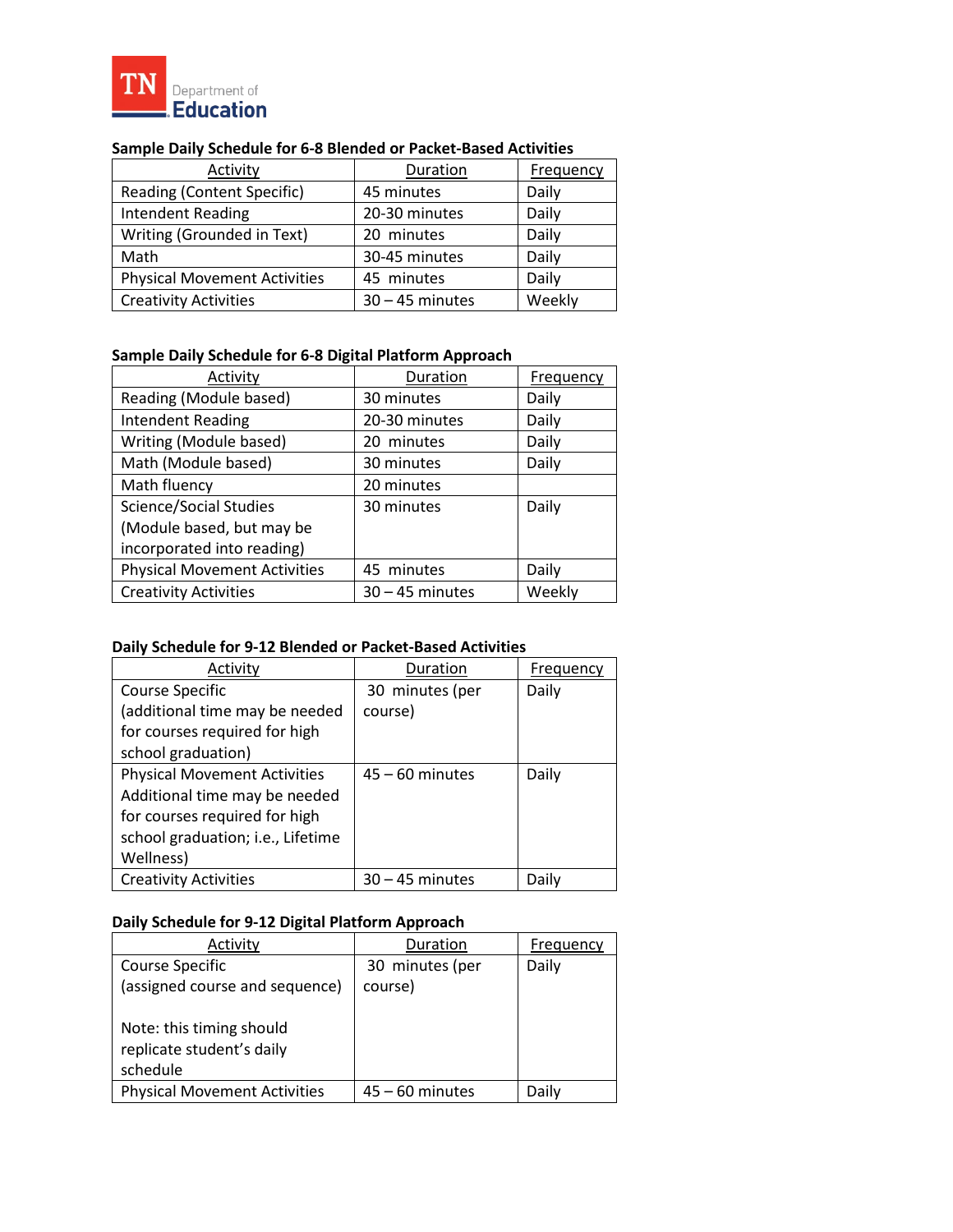

| Additional time may be needed     |                   |        |
|-----------------------------------|-------------------|--------|
| for courses required for high     |                   |        |
| school graduation; i.e., Lifetime |                   |        |
| Wellness)                         |                   |        |
| <b>Creativity Activities</b>      | $30 - 45$ minutes | Weekly |

## **High Accessibility Resources**

Resources below are available from partnerships with TN organizations and provide high accessibility with low technology resources. *Revised 4.13.20* 

| <b>Resource</b>                              | <b>Content Area</b><br>and Grade     | <b>Description</b>                                                                                                                                                                                                                                                                                                                                                                                                                                                                                                          |
|----------------------------------------------|--------------------------------------|-----------------------------------------------------------------------------------------------------------------------------------------------------------------------------------------------------------------------------------------------------------------------------------------------------------------------------------------------------------------------------------------------------------------------------------------------------------------------------------------------------------------------------|
| <b>PBS At-Home</b><br><b>Learning Series</b> | ELA and<br>Mathematics,<br>Grade 1-8 | Through a partnership with TN PBS stations, TN students have<br>access to daily ELA and Math instruction. 30 minute ELA and math<br>lessons focus on review and practice of grade level instruction.<br>Lessons, student packets, and videos are available on the home<br>page. In addition, resources for educators and families allow this<br>content to be embedded into district planning.<br>Check the link for the daily PBS schedule.                                                                                |
| <b>Ready Rosie</b>                           | Birth-Grade 2                        | This platform allows TN families to have free access to early education<br>resources. Modeled moment videos, available in both English and Spanish,<br>equips families with simple and fun activities to support their children's<br>learning at home. The brief video "moments" feature real families<br>demonstrating instructional activities that parents can then replicate with<br>their own children and are rooted in learning goals for children on topics<br>such as literacy, early math, health and well-being. |

## **Core Curriculum Resources**

 Resources below are either open source full curricula or resources developed by publishers to fully supplement their existing curricula for school closure purposes. For specific resources on Fine Arts, see the Fine Art[s resource page.](https://www.tn.gov/content/dam/tn/education/health-&-safety/COVID-19%20Fine%20Arts%20Resource%20List_03-27-2020.pdf) *Revised 4.13.20* 

| <b>Resource</b>               | <b>Content Area</b><br>and Grade       | <b>Description</b>                                                                                                                                                                                                                                                                                                      |
|-------------------------------|----------------------------------------|-------------------------------------------------------------------------------------------------------------------------------------------------------------------------------------------------------------------------------------------------------------------------------------------------------------------------|
| <b>Benchmark</b><br>Education | ELA, Science,<br><b>Social Studies</b> | Provides the state of Tennessee access to a robust library of interactive<br>eBooks with audio on the Benchmark Universe platform for students in<br>grades K through 6. With this eBook library, students can listen to books<br>and read books of their choice as they explore a variety of genres and text<br>types. |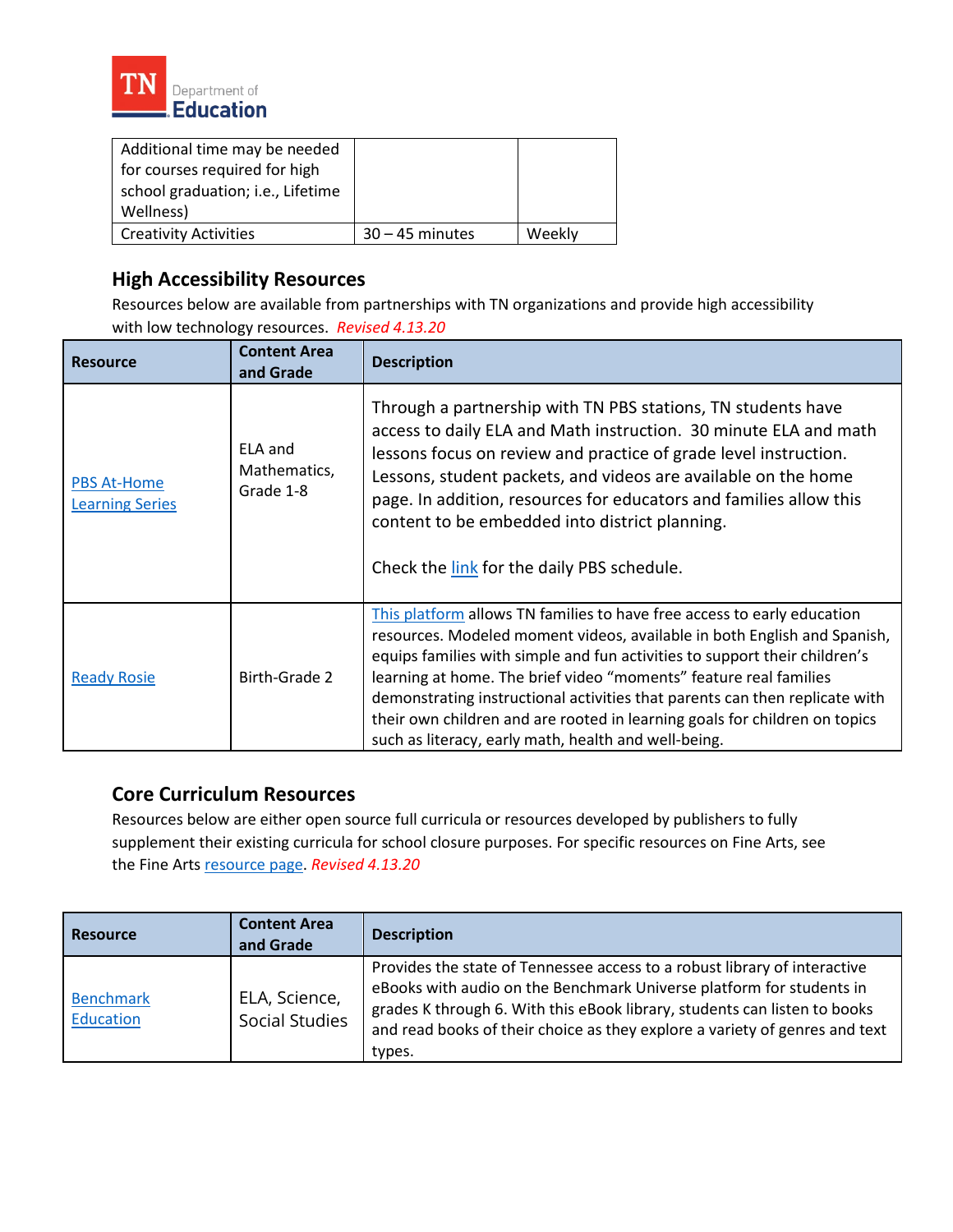

| <b>Bookworms</b>                                           | ELA, K-5                                       | This curriculum was reviewed for Tennessee's 2019 adoption, but was not<br>selected. Since that time, the publisher has revamped options, and<br>districts may find some valuable resources for planning home-based<br>learning experiences for literacy.                                                                                                                                                                                                                                                                                                                                                                                                                                                                                                                                                                                                          |
|------------------------------------------------------------|------------------------------------------------|--------------------------------------------------------------------------------------------------------------------------------------------------------------------------------------------------------------------------------------------------------------------------------------------------------------------------------------------------------------------------------------------------------------------------------------------------------------------------------------------------------------------------------------------------------------------------------------------------------------------------------------------------------------------------------------------------------------------------------------------------------------------------------------------------------------------------------------------------------------------|
| <b>Amplify</b>                                             | ELA, reading, K-<br>8                          | <b>Supplemental ELA Resource: Amplify Reading K-5</b><br>Free, digital, adaptive resource to help all students continue their literacy<br>development in any remote learning environment for the remainder of<br>this school year. Register here:<br>https://amplify.com/remotelearning/reading/<br>Amplify 6-8 Core Curriculum: Amplify ELA<br>Free, downloadable versions of all print resources for current ELA users.<br>Access to these resources is at www.amplify.com/remotelearning<br>Beginning next week, material will be released to all Tennessee teachers,<br>including non-Amplify users, to help them navigate remote learning with<br>their middle school students. This will include novel studies and units<br>customized for independent learning. Various activities and scaffolding will<br>be provided throughout to support comprehension. |
| <b>EL Education</b>                                        | ELA, K-5                                       | Open source materials for knowledge-building and foundational literacy<br>skills. Both teacher and student materials include digital and print options.<br>Materials are available for any district to use but require a free account to<br>access.                                                                                                                                                                                                                                                                                                                                                                                                                                                                                                                                                                                                                |
| Eureka                                                     | Math, K-<br>Precalculus                        | Flexible digital curriculum that can also be printed and used as "at-home<br>learning" for daily lessons. This free resource is available through the<br>extended school closure.                                                                                                                                                                                                                                                                                                                                                                                                                                                                                                                                                                                                                                                                                  |
| <b>Fishtank</b>                                            | ELA, math,<br>science, social<br>studies, K-12 | These ELA, math, science, and social studies resources provide educators<br>with a fully-functioning online curriculum. Materials are available for any<br>district to use but require a free account to access. Trade books must be<br>purchased separately.                                                                                                                                                                                                                                                                                                                                                                                                                                                                                                                                                                                                      |
| <b>Guidebooks</b>                                          | ELA, 3-12                                      | Open source materials focused on knowledge-building. Trade books must<br>be purchased separately.                                                                                                                                                                                                                                                                                                                                                                                                                                                                                                                                                                                                                                                                                                                                                                  |
| <b>ICEV Remote</b><br><b>Learning</b>                      | <b>CCTE</b>                                    | Multiple CCTE curricula in a digital platform. Curricula includes fully<br>functioning digital platforms for teachers to design online learning courses<br>from tradition CTE courses.                                                                                                                                                                                                                                                                                                                                                                                                                                                                                                                                                                                                                                                                             |
| <b>McGraw Hill</b>                                         | All                                            | During extended school closures due to COVID-19 (Coronavirus),<br>supporting for teachers,<br>students, and parents to access, use, and order solutions from home are<br>noted on the company's website for the following: Remote Learning for<br>Schools, At-Home Learning for All, Digital Components by Program, and<br>Online Ordering Guide & FAQs.                                                                                                                                                                                                                                                                                                                                                                                                                                                                                                           |
| <b>National Geographic</b><br>Learning/Cengage<br>Learning | CTE, AP, and<br>advanced<br>electives          | Offer to provide schools/districts with free access to all digital tools and<br>courseware to support remote learning.                                                                                                                                                                                                                                                                                                                                                                                                                                                                                                                                                                                                                                                                                                                                             |
| <b>OpenSciEd</b>                                           | Science, 6-8                                   | Only select units are available at this time. Additional units are under<br>development. Units can be downloaded as printable PDFs and are also<br>available in print from the company's print vendor.                                                                                                                                                                                                                                                                                                                                                                                                                                                                                                                                                                                                                                                             |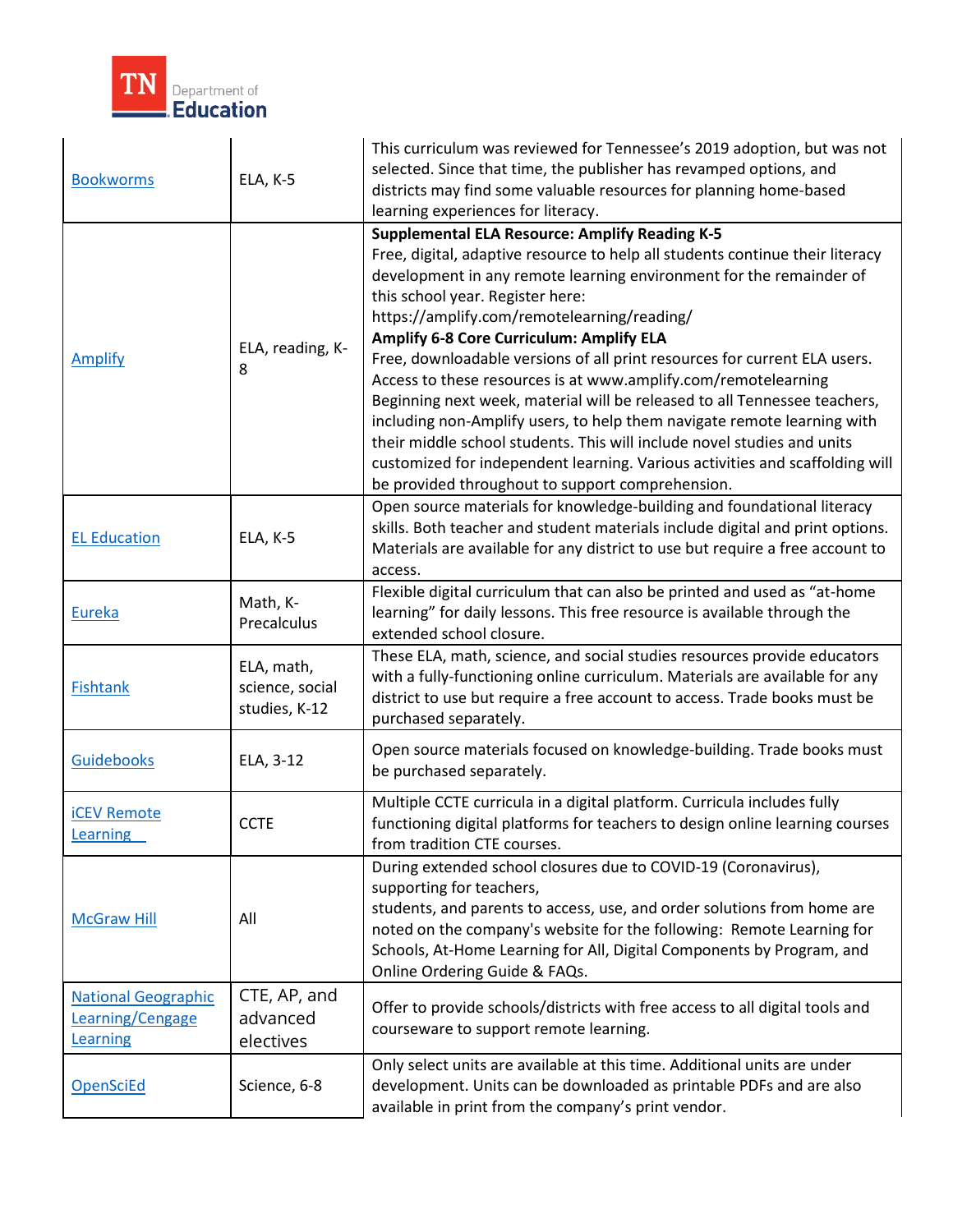

| Pearson                     | Various                                                                                                                                                                                                                                                                                                                                                                                                                                                                                                                                                                                                                                                                                                                                    | Access to expert faculty, best practices, and other online resources for<br>people who are studying, teaching, or working remotely. K-12 resources<br>for teachers, students, and families.                                                                                                                                                                                                                                                                                                                                                                                                                                                                                                                 |  |
|-----------------------------|--------------------------------------------------------------------------------------------------------------------------------------------------------------------------------------------------------------------------------------------------------------------------------------------------------------------------------------------------------------------------------------------------------------------------------------------------------------------------------------------------------------------------------------------------------------------------------------------------------------------------------------------------------------------------------------------------------------------------------------------|-------------------------------------------------------------------------------------------------------------------------------------------------------------------------------------------------------------------------------------------------------------------------------------------------------------------------------------------------------------------------------------------------------------------------------------------------------------------------------------------------------------------------------------------------------------------------------------------------------------------------------------------------------------------------------------------------------------|--|
| Scholastic Learn at<br>Home | All                                                                                                                                                                                                                                                                                                                                                                                                                                                                                                                                                                                                                                                                                                                                        | Twenty-day, open source materials for knowledge-building and<br>foundational literacy skills. Both teacher and student materials include<br>digital and print options. Materials are available through April 20th.<br>Username: Learning20 Password: Clifford<br>BookFlix (PreK-3):<br>https://digital.scholastic.com/site/launch/bkflix?ucn=642726498 (links<br>lead to login-see below for credentials)<br>TrueFlix (Grades 3+):<br>https://digital.scholastic.com/site/launch/tfx?ucn=642726498<br>ScienceFlix (Grades 5+):<br>https://digital.scholastic.com/site/launch/sfx?ucn=642726498<br>Watch & Learn Library (PreK-3):<br>https://digital.scholastic.com/site/launch/watchandlearn?ucn=642726498 |  |
| Shmoop                      | All                                                                                                                                                                                                                                                                                                                                                                                                                                                                                                                                                                                                                                                                                                                                        | Shmoop is offering free statewide support to all districts in Tennessee for<br>Middle and High School teachers and students. Shmoop offers online<br>learning solutions in the form of creatively curated content:<br>Test prep for SAT, ACT, AP exams, State EOCs, GED, ASVAB, and more<br>SEL & PBIS courses and curriculum<br>$\bullet$<br>Library of 10,000 videos, +1,000 teaching & learning guides<br>+1,200 lesson modules and assessments<br>To get started, contact Chiko Chingaya at chiko@shmoop.com, mobile:<br>(469) 774-9211, or visit https://www.shmoop.com/get-a-quote to have<br>someone contact you. Shmoop can implement your school district within 3<br>days.                        |  |
| <b>SREB</b>                 | All                                                                                                                                                                                                                                                                                                                                                                                                                                                                                                                                                                                                                                                                                                                                        | COVID-19 Resources FOR EDUCATORS, DISTRICTS AND STATES<br>SREB is dedicated to helping educators and policy leaders as they work<br>through the challenges unfolding from the COVID-19 outbreak. During this<br>time of uncertainty, we are convening leaders to help them share ideas,<br>information and resources to continue to deliver teaching and learning,<br>from elementary through graduate school.                                                                                                                                                                                                                                                                                              |  |
| <b>TN Digital</b>           | An online repository of all of the State of Tennessee's open access learning<br>materials. TN Digital is working with all approved TN publishers to supply<br>teachers, students, parents, and administrators with easy access to<br>learning materials, which includes everything from lesson plans to<br>worksheets, and from educational videos to assessments. TN Digital is<br>All<br>owned and operated by Tennessee Book Company through their digital<br>arm, Thrivist. Full access is available via the link posted in the resource<br>column. Once on the website, it is also possible to search for lessons,<br>publishers, and videos. More information about this resource can be<br>found at: https://www.tndigital.org/faq. |                                                                                                                                                                                                                                                                                                                                                                                                                                                                                                                                                                                                                                                                                                             |  |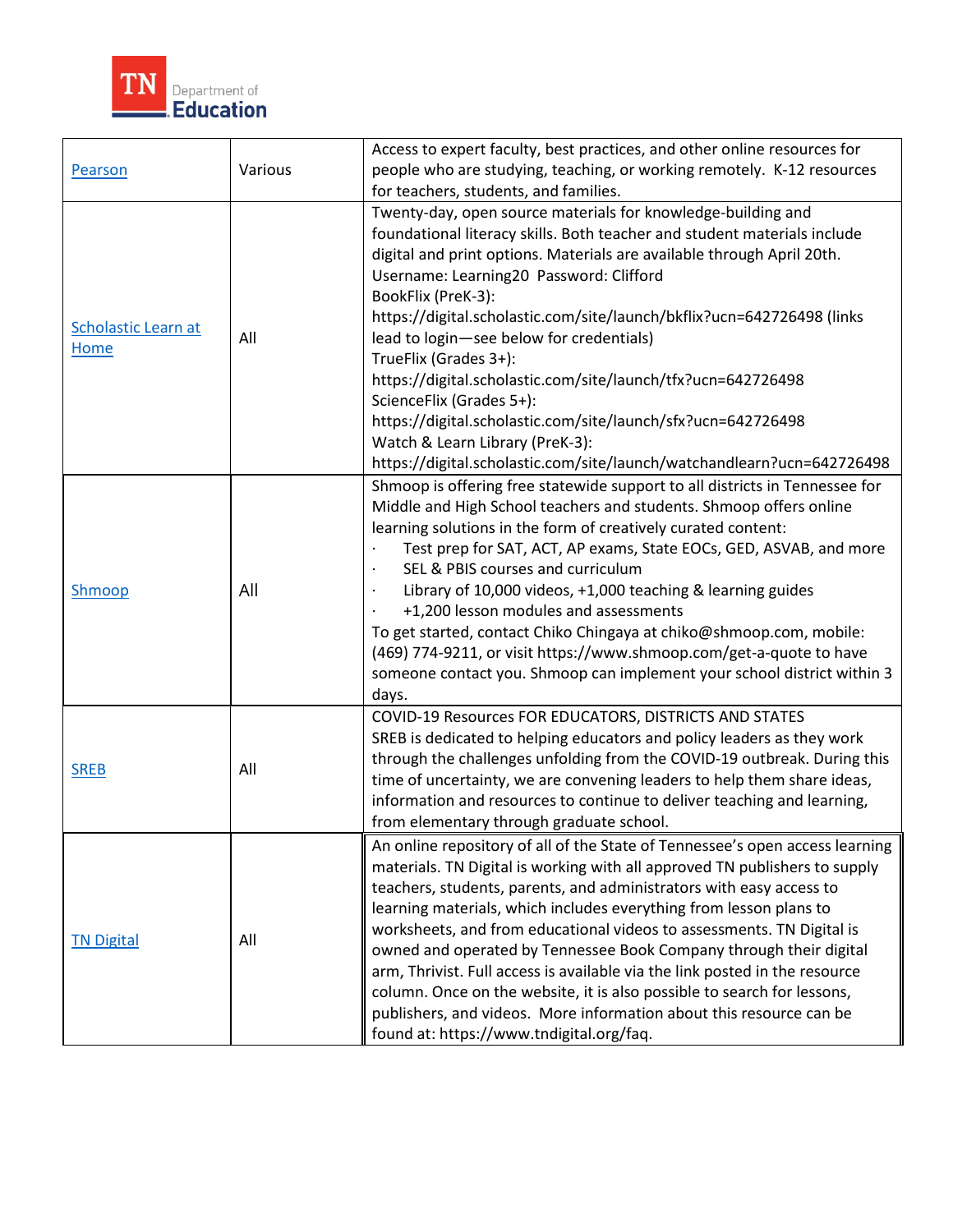

| Zearn                                           | Math, K-5                                                                                 | This fully digital curriculum with internal progress monitoring for teachers<br>is available at no cost during current school closures. Access requires a<br>district, school, or individual account. Printable homework aligned to each<br>module is available with teacher accounts. Zearn is also offering distance<br>learning training for districts and teachers. See more here.                                                                                                                                                                                                                                                                                                                                           |
|-------------------------------------------------|-------------------------------------------------------------------------------------------|----------------------------------------------------------------------------------------------------------------------------------------------------------------------------------------------------------------------------------------------------------------------------------------------------------------------------------------------------------------------------------------------------------------------------------------------------------------------------------------------------------------------------------------------------------------------------------------------------------------------------------------------------------------------------------------------------------------------------------|
| <b>Learning and Engagement Opportunities</b>    |                                                                                           |                                                                                                                                                                                                                                                                                                                                                                                                                                                                                                                                                                                                                                                                                                                                  |
| <b>Source</b>                                   | <b>Content Area (s)</b>                                                                   | <b>Description</b>                                                                                                                                                                                                                                                                                                                                                                                                                                                                                                                                                                                                                                                                                                               |
| <u>ACT</u>                                      | College and<br>Workforce<br>Readiness;<br>Math, ELA,<br>Science, Social<br><b>Studies</b> | ACT is offering digital learning and workforce resources to assist students,<br>teachers, schools and workers impacted by COVID-19. The free ACT<br>resources outlined below are part of ACT's commitment to serving<br>community needs during this challenging time. The resources are<br>adaptable for use in the home, through online learning, and in workforce<br>settings.                                                                                                                                                                                                                                                                                                                                                 |
| <b>BenchFly</b>                                 | Remote<br>Learning<br>Support<br>Platform                                                 | The BenchFly model can be immediately reconfigured to offer remote<br>instruction capabilities to TN teachers and remote learning capabilities for<br>TN students. The BenchFly team is available to provide a briefing or demo<br>to interested stakeholders immediately upon request and stands ready to<br>do so.                                                                                                                                                                                                                                                                                                                                                                                                             |
| Canvas                                          | Learning<br>Management<br>System                                                          | Resources for districts/schools to support online/remote learning<br>practices.                                                                                                                                                                                                                                                                                                                                                                                                                                                                                                                                                                                                                                                  |
| <b>Carnegie Learning</b>                        | Math; 6-12                                                                                | Providing a number of grade 6-12 math resources to support at-home<br>learning including: LONG+LIVE+MATH At Home; MATHia Software; Virtual<br><b>Professional Learning Support</b>                                                                                                                                                                                                                                                                                                                                                                                                                                                                                                                                               |
| CollegeBoard.Org--<br><b>Advanced Placement</b> | 9-12, Math, ELA,<br>Science, Social<br>Studies, World<br>Languages                        | To support students in continuing their AP journey, CollegeBoard is<br>offering optional free, online AP classes and take-at-home AP Exams. For<br>more information about this year's exam administration, including details<br>about exam dates, times, and tasks, view a recorded presentation given by<br>Trevor Packer, head of the AP Program.                                                                                                                                                                                                                                                                                                                                                                              |
| <b>Creative Learning</b><br><b>Systems</b>      | <b>STEM</b>                                                                               | Free access to SmartLab Learning Curriculum. This digital resource<br>provides personalized, individualize project-based learning with access to<br>600+ pieces of STEM-Focused Curriculum. With 600+ pieces of student-<br>facing curriculum written by professional educators, students direct their<br>own learning to solve problems or questions of their own choosing. With<br>SmartLab Learning, students follow a five-step process: Explore, Plan, Do,<br>Reflect, and Share. This framework teaches students to become problem<br>solvers, creative thinkers, and collaborators. This deeply personalized form<br>of learning allows every student-regardless of skill, ability, or interest-to<br>be self-challenged. |
| <b>Discovery Education</b>                      | Science, math,<br>social studies                                                          | This online collection of resources is free to affected schools and districts<br>through the end of the school year.                                                                                                                                                                                                                                                                                                                                                                                                                                                                                                                                                                                                             |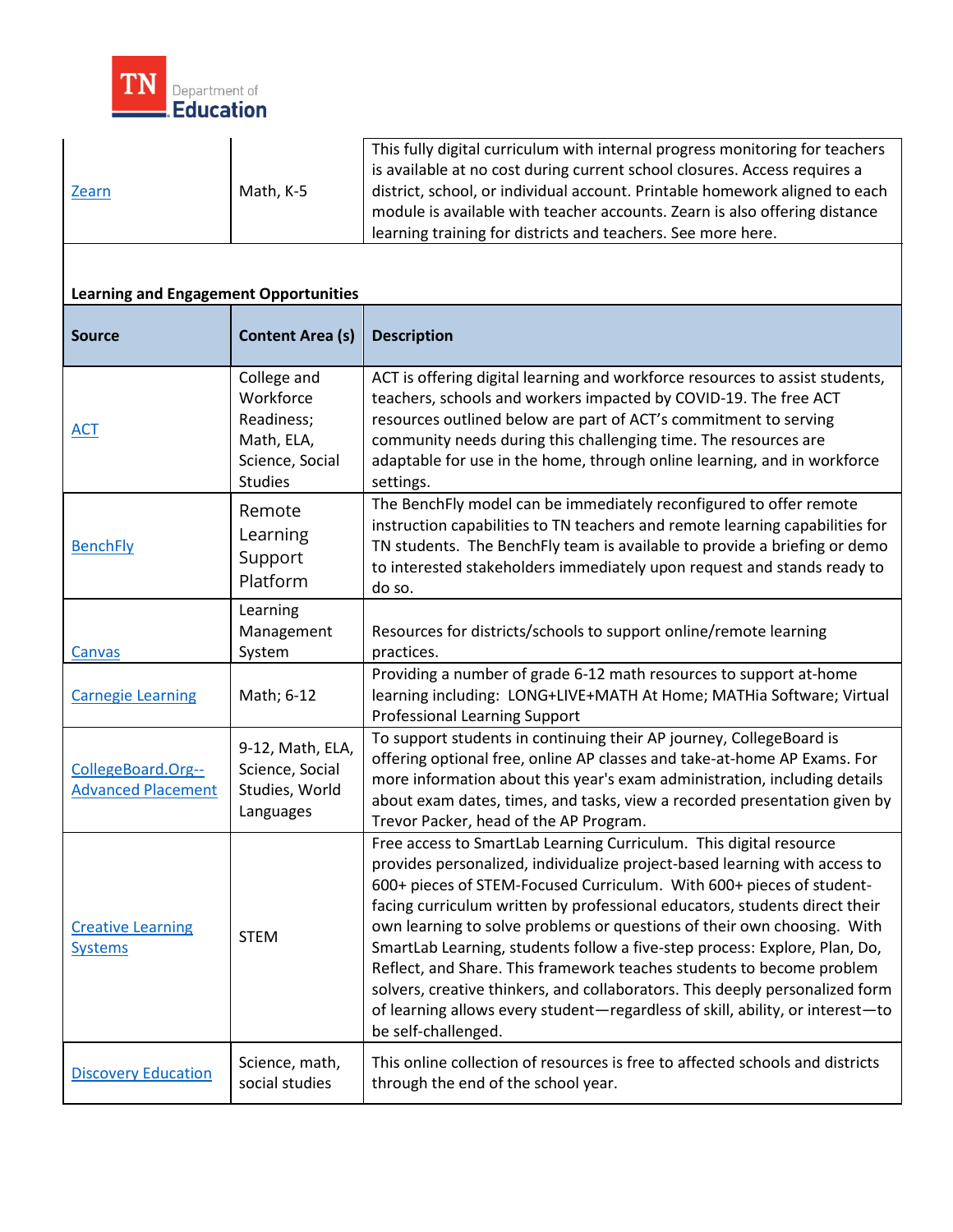

| <b>EVERFI</b>                                     | Financial<br>literacy, social<br>and emotional<br>learning, health<br>and wellness | This digital resource provides standalone, digital lessons on various topics.                                                                                                                                                                                                                                                                                                                                                                                                                                                                                                                                                                                         |  |
|---------------------------------------------------|------------------------------------------------------------------------------------|-----------------------------------------------------------------------------------------------------------------------------------------------------------------------------------------------------------------------------------------------------------------------------------------------------------------------------------------------------------------------------------------------------------------------------------------------------------------------------------------------------------------------------------------------------------------------------------------------------------------------------------------------------------------------|--|
| <b>HippoCampus</b>                                | All                                                                                | This free resource provides thousands of standards-aligned videos to<br>reinforce students' learning of past instructional concepts.                                                                                                                                                                                                                                                                                                                                                                                                                                                                                                                                  |  |
| <b>Houghton Mifflin</b><br><b>Harcourt</b>        | 2-8 ELA; Math                                                                      | Supplemental ELA and Math program - Waggle - is available for free<br>through July 1. Waggle allows students to engage in adaptive foundational<br>skills practice outside of the classroom-any place with internet access can<br>become a space of learning.                                                                                                                                                                                                                                                                                                                                                                                                         |  |
| <b>Illustrative</b><br><b>Mathematics</b>         | Math, K-12                                                                         | This digitally-based resource provides teachers with student tasks and<br>other content (note that IM has also developed a comprehensive<br>curriculum, which is available through Open Up Resources). The full<br>curriculum resource may not be fully aligned to TN standards; and is<br>therefore, purposefully not listed in that section.                                                                                                                                                                                                                                                                                                                        |  |
| i-Ready At-Home                                   | Reading and<br>math, K-8                                                           | This library of K-8 printable at-home activity packs is designed to reinforce<br>key concepts and provide students with valuable self-directed exercises<br>and practice during extended absences from school. The at-home activity<br>packs are of high quality and aligned to academic standards.                                                                                                                                                                                                                                                                                                                                                                   |  |
| <b>Khan Academy</b>                               | Math, science,<br>engineering, art,<br>world history                               | This website provides extensive, video-based tutorials to reinforce<br>concept-based learning (though student tasks and instructional delivery<br>are limited).                                                                                                                                                                                                                                                                                                                                                                                                                                                                                                       |  |
| Lexia - A Rosetta<br><b>Stone Company</b>         | Literacy; PreK-<br>12                                                              | Lexia understands how disruptive an extended school closure can be<br>and we are committed to helping you ensure the continuity of student<br>learning. Both Lexia® Core5® Reading and Lexia® PowerUp<br>$Literacy \mathbb{R} can be used from home as part of a remote learning$<br>implementation during extended school closures or other special<br>circumstances. Please contact Julie Williams<br>(Jwilliams@lexialearning.com) to learn more about:<br>-Utilizing Core5 or PowerUp in a remote learning environment<br>-Working online and/offline using Lexia's instructional resources<br>-Supporting students and parents during the remote learning period |  |
| McGraw-Hill                                       | All                                                                                | Various digital resources and guidance across grade levels and content<br>areas are offered to support teachers to implement remote teaching and<br>learning strategies.                                                                                                                                                                                                                                                                                                                                                                                                                                                                                              |  |
| Onshape -- A PTC<br>CTE, STEM,<br><b>Business</b> |                                                                                    | To support effective STEM learning now in this period of disruption, PTC<br>would like to make their Onshape professional 3D Computer Aided Design<br>(3D CAD) software technology freely available to schools and teachers<br>throughout Tennessee. This design and collaboration technology<br>uniquely fits this crisis moment because it uses a software-as-a-service<br>(SaaS) model and runs on any Mac, PC, Chromebook, phone or tablet that<br>the students and teachers may have accessible in their homes. Students<br>and teachers can readily collaborate online. There is no software to install                                                         |  |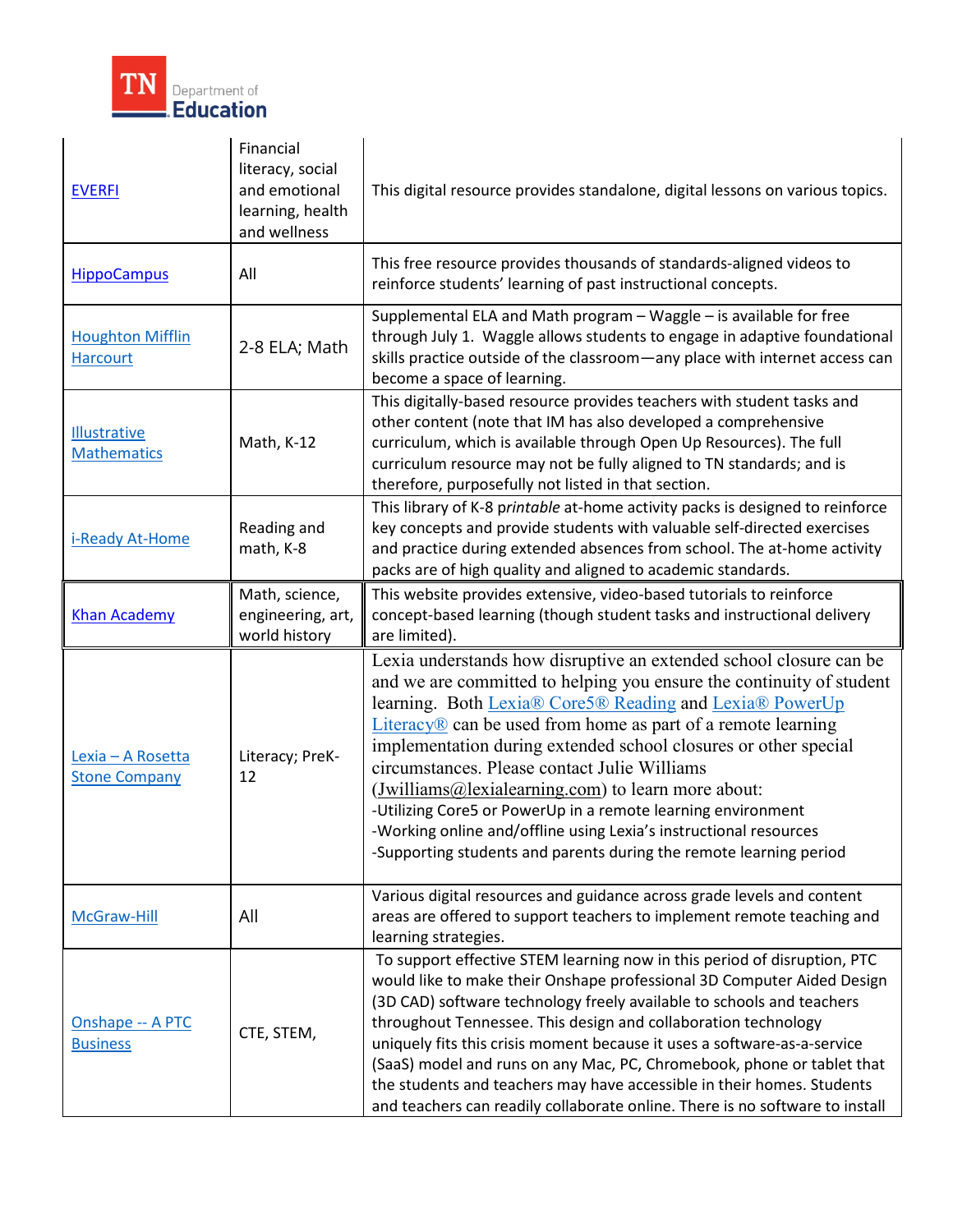

|                                   |                                                | or infrastructure to set up. Free technical support and guidance is<br>available to schools and instructors as necessary. A "Getting Started<br>resource guide" for educators and/or parents is also available to help<br>them facilitate their children's continued STEM engagement at home.                                                                                                                                                                                                                                                                                       |
|-----------------------------------|------------------------------------------------|-------------------------------------------------------------------------------------------------------------------------------------------------------------------------------------------------------------------------------------------------------------------------------------------------------------------------------------------------------------------------------------------------------------------------------------------------------------------------------------------------------------------------------------------------------------------------------------|
| Pearson K-12                      | All                                            | Pearson K12 customers can fully utilize Pearson Realize™, our powerful<br>one-stop digital platform, that provides teachers the tools for remote<br>instruction by enabling them to have access to their Pearson K-12 content,<br>as well as assign and track student work, organize lesson plans, and<br>monitor student progress. Realize™ offers flexible classroom management<br>tools that allow educators to access thousands of learning resources;<br>customize, rearrange and upload their content; create a playlist; add links<br>to online media; and edit assessments. |
| <b>PHET</b>                       | Science, math                                  | This website provides engaging science activities using simulations. The<br>activities are designed for students and families to engage in<br>collaboratively.                                                                                                                                                                                                                                                                                                                                                                                                                      |
| <b>Proximity Learning</b>         | ELA, math,<br>science, social<br>studies; 6-12 | Proximity Learning, part of the ESS family of companies, specializes in<br>virtual education. Through this program, Tennessee teachers and students<br>can gain access to a variety of pre-established online courses, with the<br>ability for teachers to lead classes remotely and tailor instruction to fit<br>their students' particular needs. Supports for school districts and parents<br>are also available.                                                                                                                                                                |
| ReadingBear.org                   | Early Literacy<br>Skills/Phonics               | A project of WatchKnowLearn.org, Reading Bear, is a free online program<br>that uses innovative, rich media to teach beginning readers vocabulary<br>and concepts while systematically introducing all the main phonetic<br>patterns of written English.                                                                                                                                                                                                                                                                                                                            |
| <b>Ready!</b> for<br>Kindergarten | Reading; PreK/K                                | The READY! for Kindergarten® school readiness program empowers<br>parents and caregivers to succeed in their role as children's first and most<br>influential teachers. READY! for Kindergarten <sup>®</sup> provides parents and<br>caregivers with tools and activities to optimize children's natural curiosity<br>and nurture learning and development.                                                                                                                                                                                                                         |
| <b>ST Math</b>                    | Math; K-8                                      | MIND Research Institute is offering no-cost access to ST Math for families,<br>schools, and districts. The offer is available for grades K through 8.<br>Offering support webinars to district/school leaders for district/school<br>implementation as well as to parents for at-home use.                                                                                                                                                                                                                                                                                          |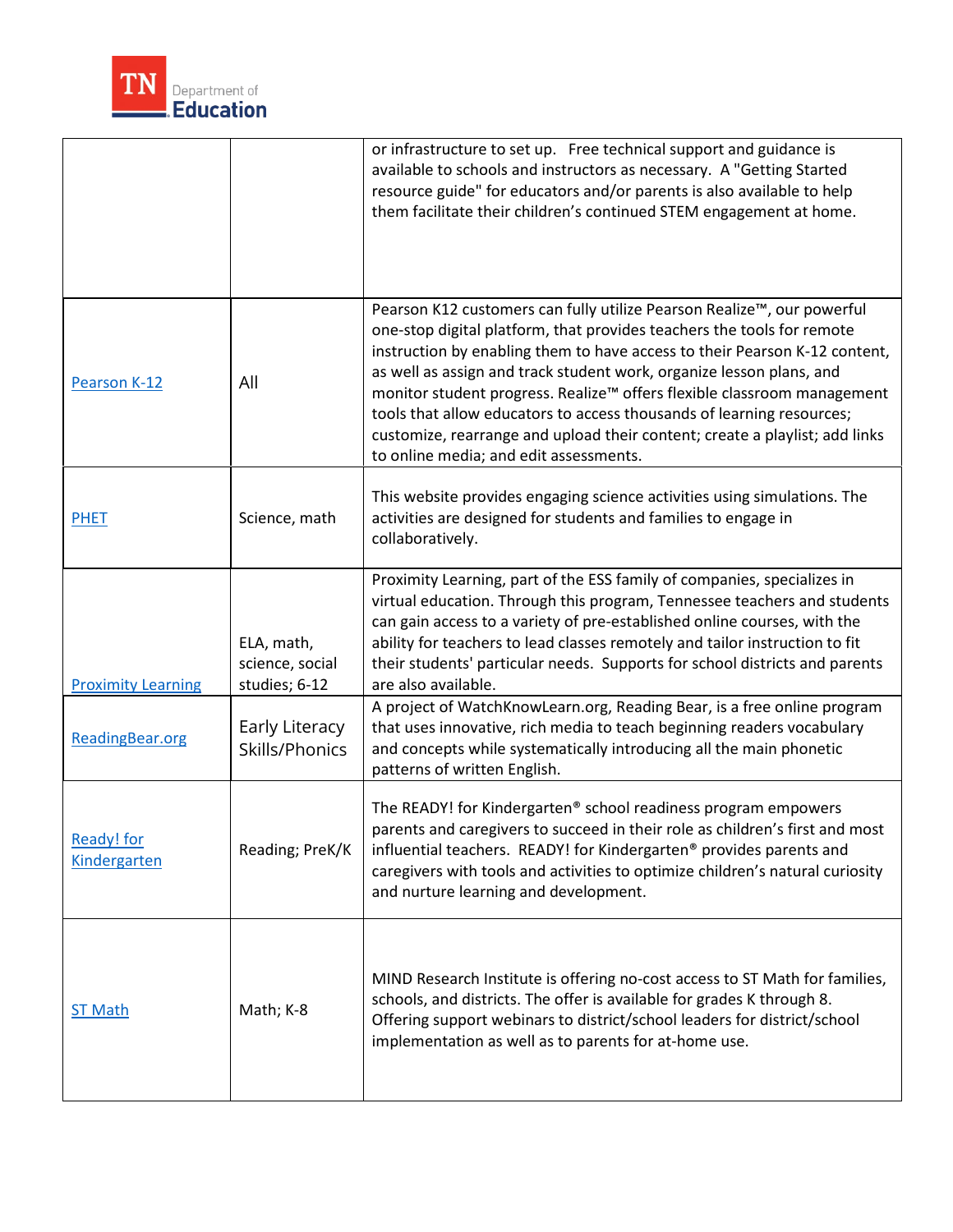

| $TCS - g$ ol $T$                                                      | STEM; 6-12                                                       | As Tata Consultancy Services (TCS) signature community engagement<br>program in North America for the last 10 years, goIT helps students design<br>human-centered solutions that harness technologies for innovation. This<br>digital innovation program blends design thinking and industry expertise<br>to provide students with the 21st century skills necessary to create<br>technology for social good. TCS has developed an editable project<br>template that integrates the core elements of the goIT program and that<br>can be shared directly with students as an at-home virtual inquiry-based<br>learning project. Students, teachers, and parents can request to receive<br>feedback from TCS industry experts as they move through the content. For<br>teachers holding virtual classrooms, TCS industry experts are available to<br>video conference into the classroom. Please contact Christine Mackin<br>(christine.mackin@tcs.com) and John DiChiara (john.dichiara@tcs.com) for<br>more information and to join the weekly training webinar that is being<br>offered. |
|-----------------------------------------------------------------------|------------------------------------------------------------------|--------------------------------------------------------------------------------------------------------------------------------------------------------------------------------------------------------------------------------------------------------------------------------------------------------------------------------------------------------------------------------------------------------------------------------------------------------------------------------------------------------------------------------------------------------------------------------------------------------------------------------------------------------------------------------------------------------------------------------------------------------------------------------------------------------------------------------------------------------------------------------------------------------------------------------------------------------------------------------------------------------------------------------------------------------------------------------------------|
| TCS -- Ignite My<br><b>Future in Schools</b>                          | All;<br>computational<br>thinking<br>across all core<br>subjects | This digital resource is a free, online platform filled with real-world and<br>relevant teacher lesson plans and other resources to integrate<br>computational thinking across all core subjects. Created in partnership<br>with Discovery Education, this robust set of resources are aligned to<br>Common Core, CSTA, NGSS, etc. standards for Grades 6-8. Teachers across<br>every K-12 subject area can easily ladder up or down content with relevant<br>tasks for students. Teacher lesson plans are searchable and can be filtered<br>by subject area and/or computational thinking skill. We will offer virtual<br>training for teachers each Thursday in April from 7-8pm EST.                                                                                                                                                                                                                                                                                                                                                                                                    |
| <b>Teacher Created</b><br>Materials (TCM) At-<br><b>Home Learning</b> | All                                                              | FREE teacher-approved resources for at-home learning are available!<br>These materials are designed to help students solidify the concepts they<br>learn in school, and equip them for learning at home.                                                                                                                                                                                                                                                                                                                                                                                                                                                                                                                                                                                                                                                                                                                                                                                                                                                                                   |
| <b>TeachKind</b>                                                      | Reading,<br>writing, science;<br>$K-12$                          | TeachKind-PETA's humane education division- is staffed by former<br>teachers who are here to help as teachers make the transition to distance<br>learning for their students. Free lessons, classroom presentations,<br>materials, advice, online resources, with more focused on promoting<br>compassion for animals are available. Included are K-12 virtual learning<br>resources for parents.                                                                                                                                                                                                                                                                                                                                                                                                                                                                                                                                                                                                                                                                                          |
| The Rock & Roll Hall<br>of Fame -- Fack Hall<br><b>EDU</b>            | Various<br>Subjects; K-12+                                       | Create a FREE account and access professionally developed lesson plans,<br>activities, presentations, videos, playlists and digitized primary source<br>materials from the Rock Hall's Library & Archives. Rock Hall resources<br>meet national learning standards in a variety of subject areas, including<br>music, social studies, English and more. New content is posted regularly<br>and the database is searchable by subject, grade (Kindergarten through<br>College), decade (1950s through today), or media type. Please see the<br>press release below for more information and don't hesitate to reach out<br>if you have any questions.                                                                                                                                                                                                                                                                                                                                                                                                                                       |
| WatchKnowLearn.org                                                    | All                                                              | Approximately 50,000 free K-12 indexed educational videos are included<br>and are placed into a directory of over 5,000 categories. The videos are<br>available without any registration or fees to teachers in the classroom, as<br>well as parents and students at home 24/7. Users can dive into our                                                                                                                                                                                                                                                                                                                                                                                                                                                                                                                                                                                                                                                                                                                                                                                    |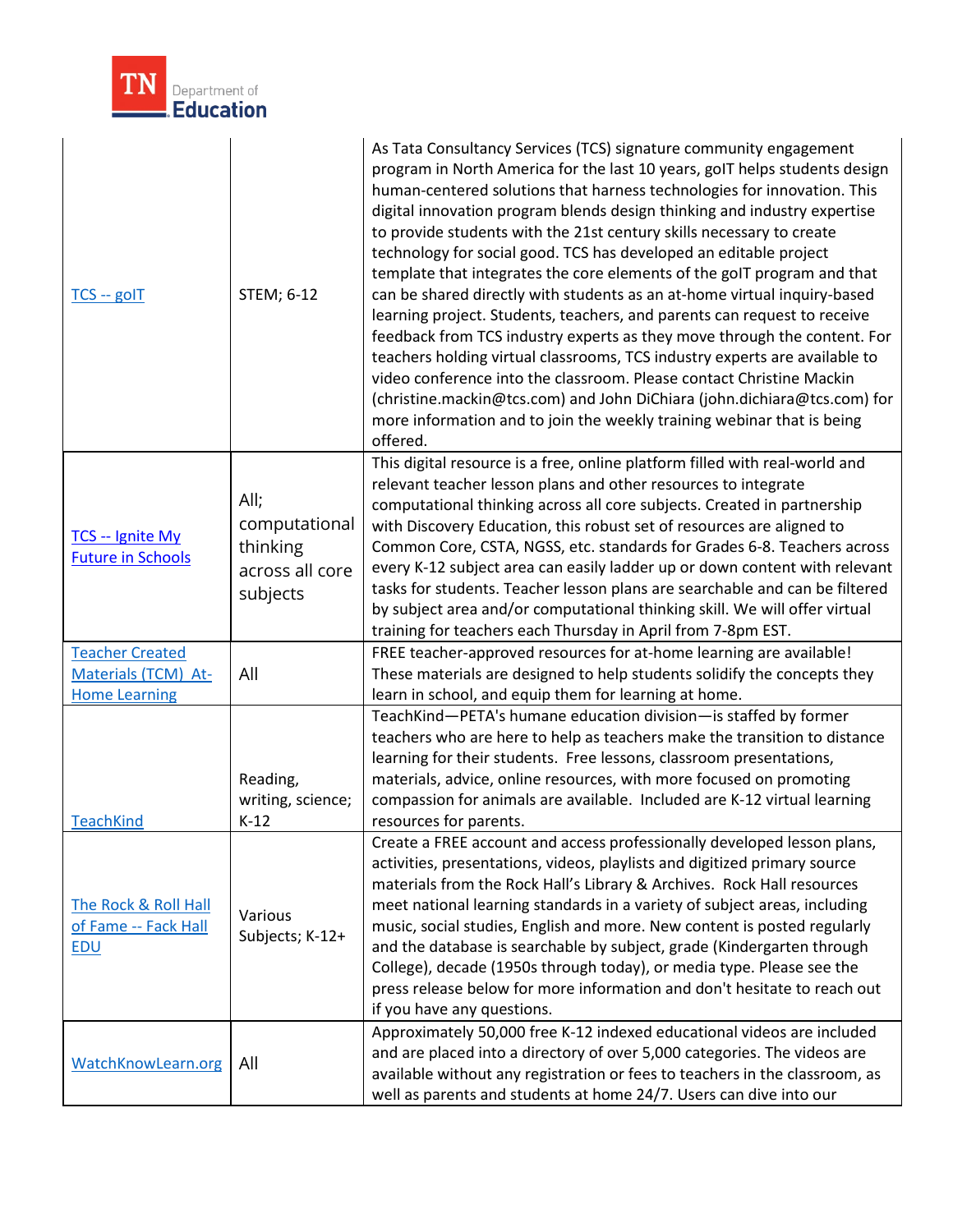

|                                              |                                          | innovative directory or search for videos by subject and age level. Video<br>titles, descriptions, age level information, and ratings are all edited for<br>usefulness. Our Web site invites broad participation in a new kind of wiki<br>system, guided by teachers. WatchKnowLearn.org does not itself host<br>videos-we serve as a library for links to excellent educational videos that<br>have been selected by educators. |
|----------------------------------------------|------------------------------------------|----------------------------------------------------------------------------------------------------------------------------------------------------------------------------------------------------------------------------------------------------------------------------------------------------------------------------------------------------------------------------------------------------------------------------------|
| <b>Practice and Reinforcement Activities</b> |                                          |                                                                                                                                                                                                                                                                                                                                                                                                                                  |
| <b>Resource</b>                              | <b>Content</b>                           | <b>Description</b>                                                                                                                                                                                                                                                                                                                                                                                                               |
| <b>Dreambox</b>                              | Math                                     | Free 90-day trial temporarily available for families that provides online and<br>iPad-based adaptive mathematics games. Games reinforce conceptual<br>development of math standards. This program is online as opposed to<br>print focused.                                                                                                                                                                                      |
| Edmentum                                     | Math, science,<br><b>ELA</b>             | Printable games and worksheets with practice activities that can be used<br>with a packet-based or e-learning approach and aligned to past classroom<br>instruction.                                                                                                                                                                                                                                                             |
| <b>Free Math</b>                             | Math                                     | Allows teachers to build online classrooms, assign activities, and grade<br>assignments through a digital platform.                                                                                                                                                                                                                                                                                                              |
| <b>IXL</b>                                   | Math, ELA,<br>science, social<br>studies | This resource provides access to activities and quizzes. The site offers 30-<br>day free trials for educators.                                                                                                                                                                                                                                                                                                                   |
| <b>Quizlet</b>                               | Various                                  | This digital resource can be used as a study aid with online flashcards,<br>quizzes, and more.                                                                                                                                                                                                                                                                                                                                   |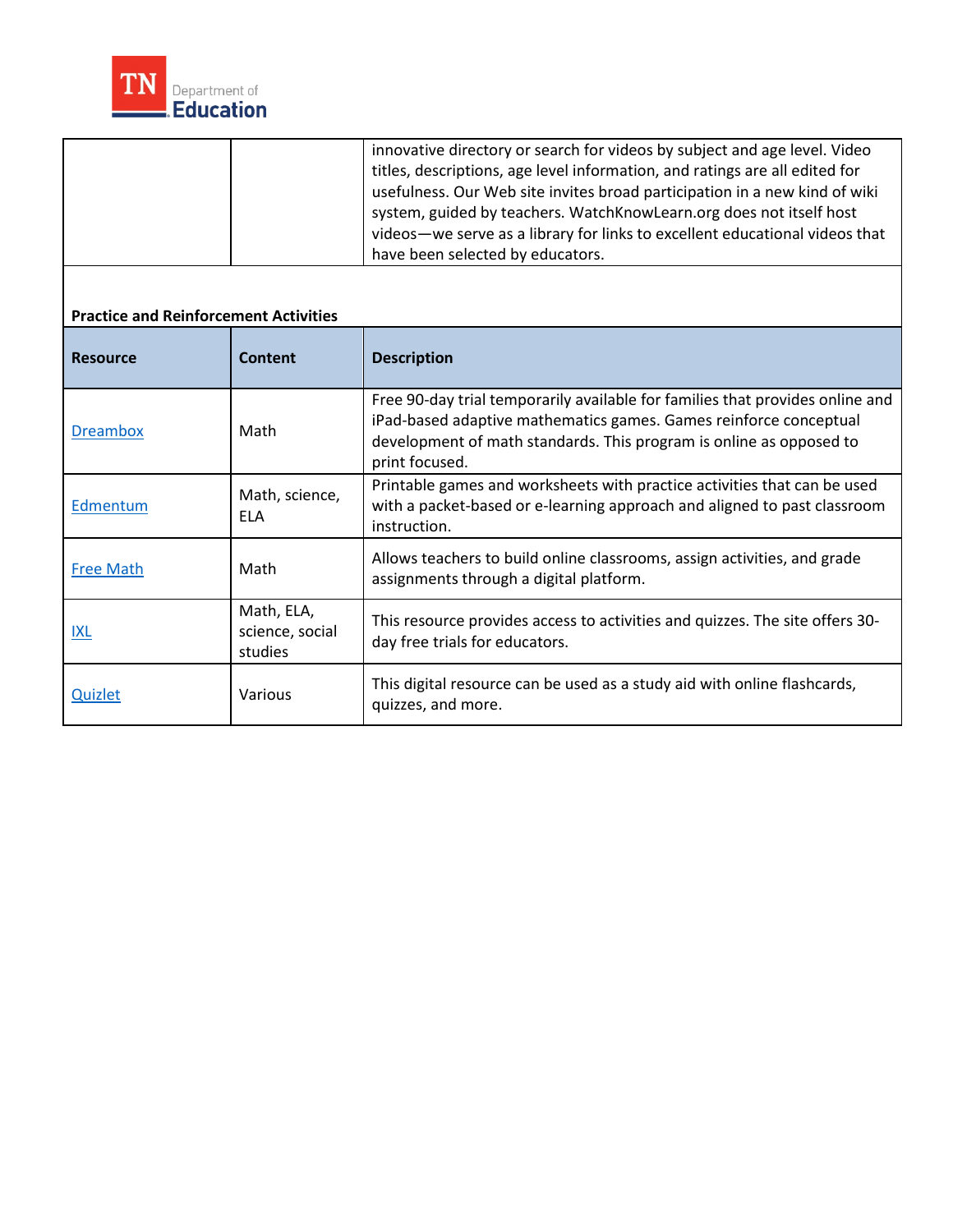

#### available. Pages are easily downloaded once a free account has been Literacy; Birth to link. Some worksheets and study guides are available for free, though **Printable Resources**  Resource **Content** | Description [ABCMouse](https://www.abcmouse.com/) Reading, math, science, art Online and printable resources focused on early learning (ages 2-8) are available. Sign-in is required, but materials are free for the first 30 days. **Curriculum**  $\frac{Curriculum}{Reading, math}$  Reading, math also offers accompanying teacher guides that are also printable for math. [Edmentum](https://info.edmentum.com/Worksheet-Bundles_Download.html) Various This resource provides printable, grade-specific bundles of worksheets designed to be sent home with students. [Education.com](https://www.education.com/worksheets/?gclid=EAIaIQobChMIxpSznc6h6AIVC2rBCh2HtwACEAEYASAAEgL2dfD_BwE) Various Free, printable worksheets organized by grade level and subject are made. [K-5 Learning](https://www.k5learning.com/free-worksheets-for-kids) ELA, math This site offers an array of printable worksheets for grades K-5. Make Way for Books 5 The Make Way for Books App ensures families with young children (ages birth to 5) have access to free, effective, and bilingual early literacy engagement that they can access anytime, anywhere. [New Path Learning](https://newpathworksheets.com/standard)  ELA, math, science, social studies, ESL, Spanish With this resource, be sure to select Tennessee state standards within the others are accessible only with a paid membership.

### **Additional Fine Arts Engagement Activities**

| <b>Resource</b>                                | <b>Description</b>                                                                                                                                                                     |
|------------------------------------------------|----------------------------------------------------------------------------------------------------------------------------------------------------------------------------------------|
| 12 Museums with<br><b>Online Virtual Tours</b> | This article links to museums around the world offering virtual tours and online exhibits (best<br>accessed digitally).                                                                |
| <b>Art of Education</b>                        | This suite of digital, teacher-facing resources includes a repository of online activities and<br>more.                                                                                |
| Davis Art                                      | Through June 30, teachers have open access to a library of 25,000 fine art images as well as<br>full use of student books and teacher editions. Most resources are best viewed online. |
| Metropolitan<br>Museum of Art<br>"MetKids"     | The Met provides interactive maps, videos, and more digital content designed especially for<br>kids ages 7-12.                                                                         |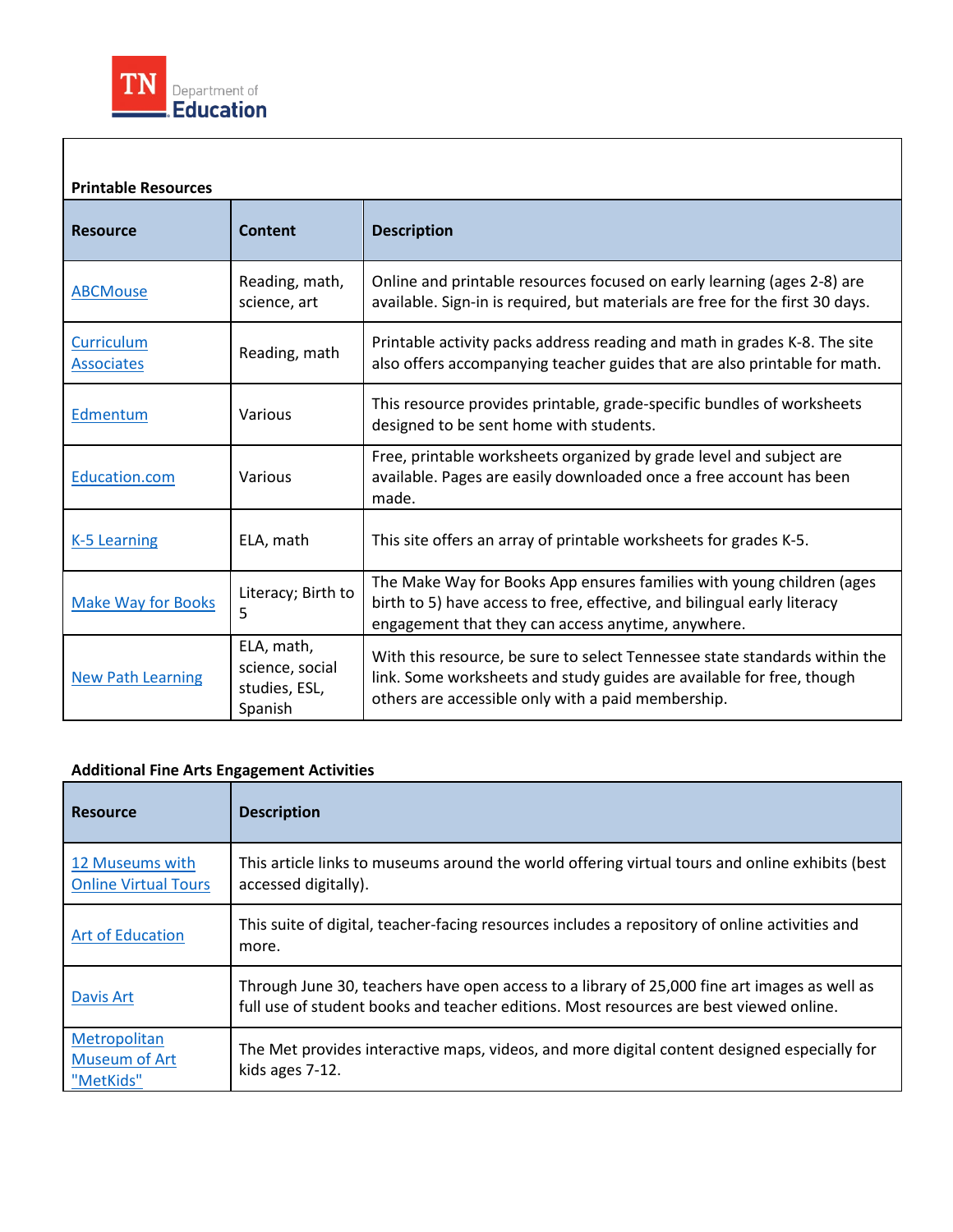

| Music $IQ -$<br>Interactive<br><b>Drumming Programs</b> | Musical IQ is now offering our weekly music residency classes online. We have both one-time<br>and weekly offerings. Throughout this program, we will be exploring music from around the<br>world, incorporating geography, history, culture and life skills. Using our Musical Map Of The<br>World, the participants will be taken on a journey, beginning in Africa and continuing through<br>the Caribbean, Central and South America, and finally to New Orleans and our own homes in<br>the USA. Each week, the facilitator will be introducing an indigenous instrument from the<br>country visited, and the participants will get to learn one of the culture's unique rhythms. |
|---------------------------------------------------------|----------------------------------------------------------------------------------------------------------------------------------------------------------------------------------------------------------------------------------------------------------------------------------------------------------------------------------------------------------------------------------------------------------------------------------------------------------------------------------------------------------------------------------------------------------------------------------------------------------------------------------------------------------------------------------------|
| <b>Quaver Music</b>                                     | This site is offering free access to general music activities, most best accessed digitally, for all<br>schools and students impacted by Covid-19.                                                                                                                                                                                                                                                                                                                                                                                                                                                                                                                                     |
| <b>Sight-Reading</b><br>Factory                         | Exercises, designed to be viewed on electronic devices, support sight reading practice for<br>musicians.                                                                                                                                                                                                                                                                                                                                                                                                                                                                                                                                                                               |
| <b>SmartMusic</b>                                       | This site offers free access through June 30 to a suite of web-based music education tools.                                                                                                                                                                                                                                                                                                                                                                                                                                                                                                                                                                                            |

 $\overline{\phantom{a}}$ 

| <b>Resource</b>     | Content  | <b>Description</b>                                                                     |
|---------------------|----------|----------------------------------------------------------------------------------------|
|                     | Area     |                                                                                        |
| www.tndigita        | All      | An online repository of all of the State of Tennessee's open access learning           |
| l.org               |          | materials. TN Digital is working with all approved TN publishers to supply             |
|                     |          | teachers, students, parents, and administrators with easy access to learning           |
|                     |          | materials, which includes everything from lesson plans to worksheets, and from         |
|                     |          | educational videos to assessments. TN Digital is owned and operated by                 |
|                     |          | Tennessee Book Company through their digital arm, Thrivist. Everyone has access        |
|                     |          | via the link posted in the resource column and can search for lessons, publishers,     |
|                     |          | and videos. More information about this resource can be found at:                      |
|                     |          | https://www.tndigital.org/faq.                                                         |
| <b>EL Education</b> | ELA, K-5 | An approved 2019 ELA curriculum with open source materials for knowledge-              |
|                     |          | building and foundational literacy skills. Both teacher and student materials          |
|                     |          | include digital and print options; materials are available for any district to use but |
|                     |          | require a free account to access.                                                      |
| <b>Guidebooks</b>   | ELA, 3-  | An approved 2019 ELA curriculum with open source materials focused on                  |
|                     | 12       | knowledge-building. Trade books must be purchased separately.                          |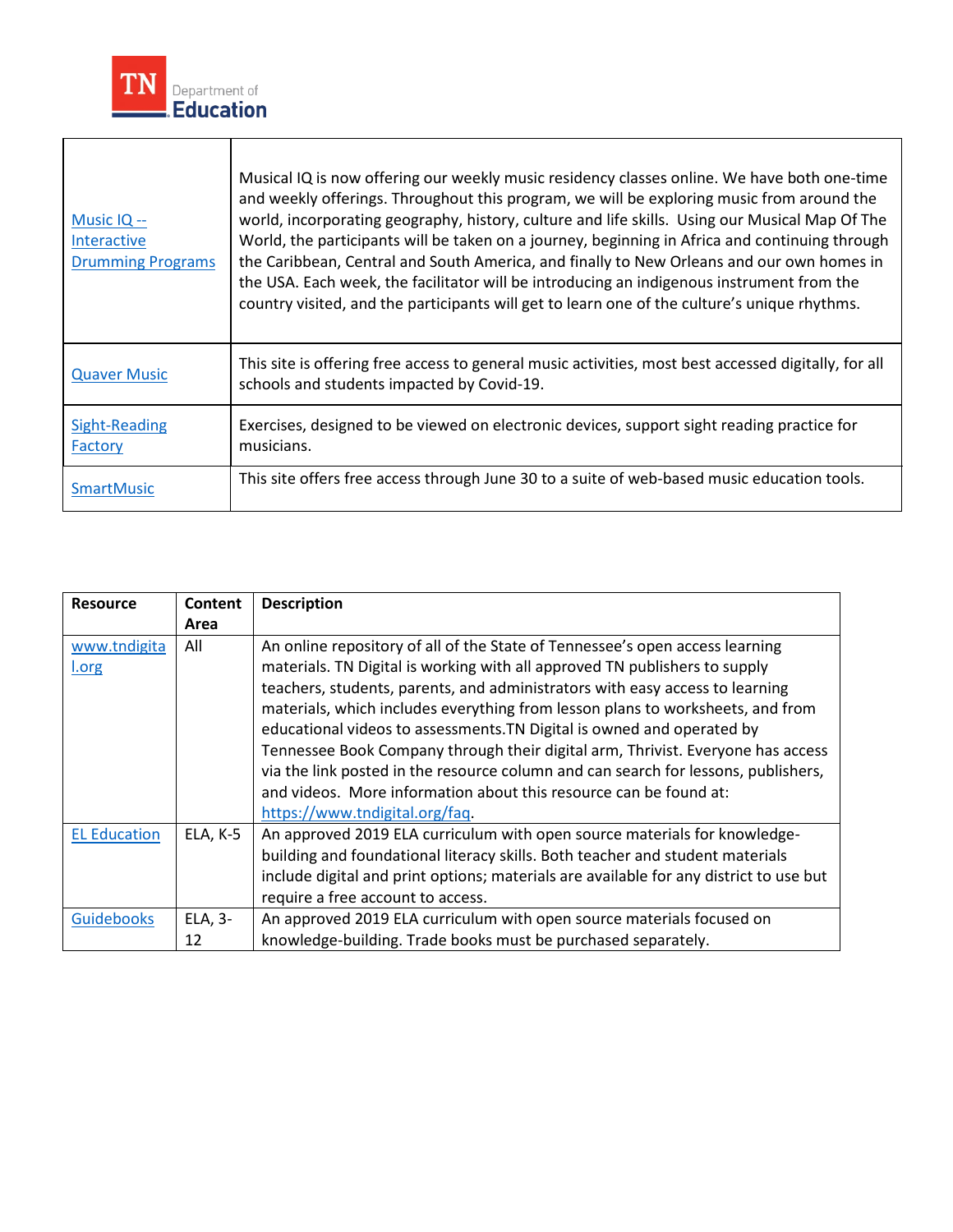

| Scholastic      | All                | An approved curriculum provider has created twenty-day open source materials                                                                                    |                                                                                      |  |
|-----------------|--------------------|-----------------------------------------------------------------------------------------------------------------------------------------------------------------|--------------------------------------------------------------------------------------|--|
| Learn at        |                    | for knowledge-building and foundational literacy skills. Both teacher and student                                                                               |                                                                                      |  |
| Home            |                    | materials include digital and print options; materials are available through April                                                                              |                                                                                      |  |
|                 |                    | 20 <sup>th</sup> . Username: Learning20 Password: Clifford                                                                                                      |                                                                                      |  |
|                 |                    | https://digital.scholastic.com/site/launch/bkflix?ucn=6                                                                                                         |                                                                                      |  |
|                 |                    | <b>BookFlix (PreK-3)</b>                                                                                                                                        | to login-see below for credentials)                                                  |  |
|                 |                    |                                                                                                                                                                 |                                                                                      |  |
|                 |                    |                                                                                                                                                                 |                                                                                      |  |
|                 |                    | TrueFlix (Grades 3+)                                                                                                                                            | https://digital.scholastic.com/site/launch/tfx?ucn=642                               |  |
|                 |                    | <b>ScienceFlix (Grades 5+)</b>                                                                                                                                  | https://digital.scholastic.com/site/launch/sfx?ucn=642                               |  |
|                 |                    | <b>Watch &amp; Learn Library</b>                                                                                                                                |                                                                                      |  |
|                 |                    | $(PreK-3)$                                                                                                                                                      | https://digital.scholastic.com/site/launch/watchandlea                               |  |
|                 |                    |                                                                                                                                                                 |                                                                                      |  |
| <b>Fishtank</b> | ELA,               |                                                                                                                                                                 | These ELA, math, science, and social studies resources provide educators with a      |  |
|                 | math,              |                                                                                                                                                                 | fully-functioning online curriculum. Materials are available for any district to use |  |
|                 | science,           |                                                                                                                                                                 | but require a free account to access. Trade books must be purchased separately.      |  |
|                 | social             |                                                                                                                                                                 |                                                                                      |  |
|                 | studies,           |                                                                                                                                                                 |                                                                                      |  |
|                 | $K-12$<br>Math, K- |                                                                                                                                                                 |                                                                                      |  |
| Zearn           | 5                  |                                                                                                                                                                 | This fully digital curriculum with internal progress monitoring for teachers is      |  |
|                 |                    | available at no cost during current school closures. Access requires a district,<br>school, or individual account. Printable homework aligned to each module is |                                                                                      |  |
|                 |                    | available with teacher accounts. Zearn is also offering distance learning training                                                                              |                                                                                      |  |
|                 |                    | for districts and teachers. See more here.                                                                                                                      |                                                                                      |  |
| OpenSciEd       | Science,           | Only select units are available at this time; additional units are under                                                                                        |                                                                                      |  |
|                 | $6 - 8$            | development. Units can be downloaded as printable PDFs and are also available                                                                                   |                                                                                      |  |
|                 |                    | in print from the company's print vendor.                                                                                                                       |                                                                                      |  |
| Core            | $K-8$              | <b>Supplemental ELA Resource: Amplify Reading K-5</b>                                                                                                           |                                                                                      |  |
| Knowledge       |                    | Amplify is offering a free, digital, adaptive resource to help all students continue                                                                            |                                                                                      |  |
| Language        |                    | their literacy development in any remote learning environment for the remainder                                                                                 |                                                                                      |  |
| Arts            |                    | of this school year. Amplify Reading K-5 provides your students with a                                                                                          |                                                                                      |  |
|                 |                    | comprehensive, adaptive literacy solution through skill practice in phonological                                                                                |                                                                                      |  |
|                 |                    | awareness, phonics, comprehension, vocabulary, and close reading. Amplify                                                                                       |                                                                                      |  |
|                 |                    | Reading is a student-driven program, so students can use it independently on a                                                                                  |                                                                                      |  |
|                 |                    | variety of devices.<br>Register here:                                                                                                                           |                                                                                      |  |
|                 |                    | https://amplify.com/remotelearning/reading/                                                                                                                     |                                                                                      |  |
|                 |                    | Amplify 6-8 Core Curriculum: Amplify ELA                                                                                                                        |                                                                                      |  |
|                 |                    |                                                                                                                                                                 | Recently, Amplify released free, downloadable versions of all of our print           |  |
|                 |                    | resources for current Amplify ELA users. You can access these resources at                                                                                      |                                                                                      |  |
|                 |                    | amplify.com/remotelearning                                                                                                                                      |                                                                                      |  |
|                 |                    |                                                                                                                                                                 |                                                                                      |  |
|                 |                    | Amplify has also began releasing material to all Tennessee teachers, including                                                                                  |                                                                                      |  |
|                 |                    | non-Amplify users, to help them navigate remote learning with their middle                                                                                      |                                                                                      |  |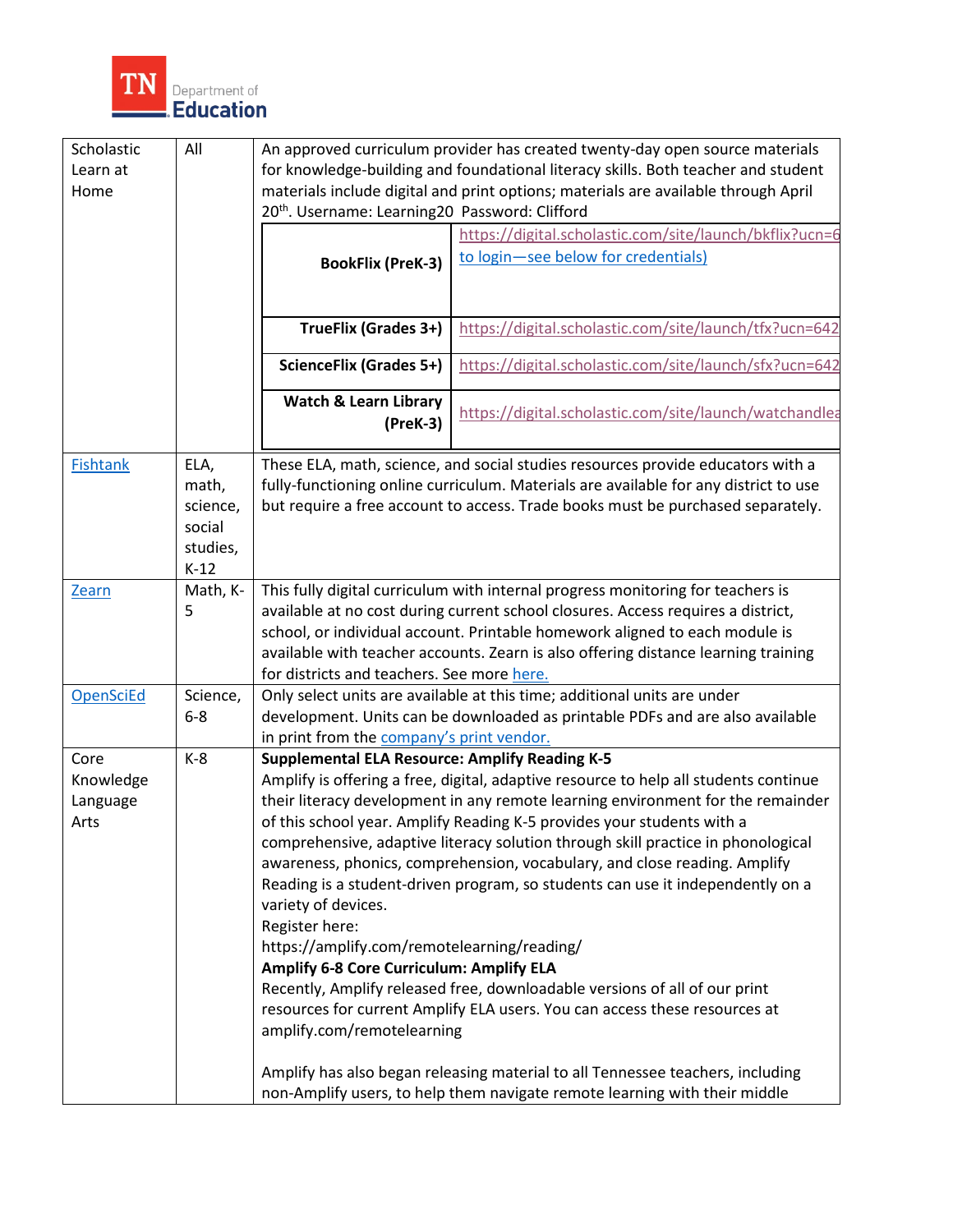

|                    |             | school students. In addition, they will soon release their first set of novel studies,<br>followed by one of their favorite<br>units customized for independent learning. Pre-recorded lessons on Edgar Allen<br>Poe's Tell Tale Heart, along with additional novel studies will follow. Various<br>activities and scaffolding will be provided throughout to support comprehension. |
|--------------------|-------------|--------------------------------------------------------------------------------------------------------------------------------------------------------------------------------------------------------------------------------------------------------------------------------------------------------------------------------------------------------------------------------------|
| <b>iCEV Remote</b> | <b>CCTE</b> | This approved curriculum vendor has multiple CCTE curricula in a digital platform.                                                                                                                                                                                                                                                                                                   |
| Learning           |             | Curricula includes fully functioning digital platforms for teachers to design online                                                                                                                                                                                                                                                                                                 |
|                    |             | learning courses from tradition CTE courses.                                                                                                                                                                                                                                                                                                                                         |
| <b>Bookworms</b>   | ELA, K-5    | This curriculum was reviewed for Tennessee's 2019 adoption, but not selected.                                                                                                                                                                                                                                                                                                        |
|                    |             | Since that time, the publisher has revamped options, and districts may find some                                                                                                                                                                                                                                                                                                     |
|                    |             | valuable resources for planning home-based learning experiences for literacy.                                                                                                                                                                                                                                                                                                        |
| Eureka             | $K-$        | Great Minds has created a flexible digital curriculum that can also be printed and                                                                                                                                                                                                                                                                                                   |
|                    | Precalcu    | used as "at-home learning" for daily lessons. This free resource is available                                                                                                                                                                                                                                                                                                        |
|                    | lus         | through the extended school closure.                                                                                                                                                                                                                                                                                                                                                 |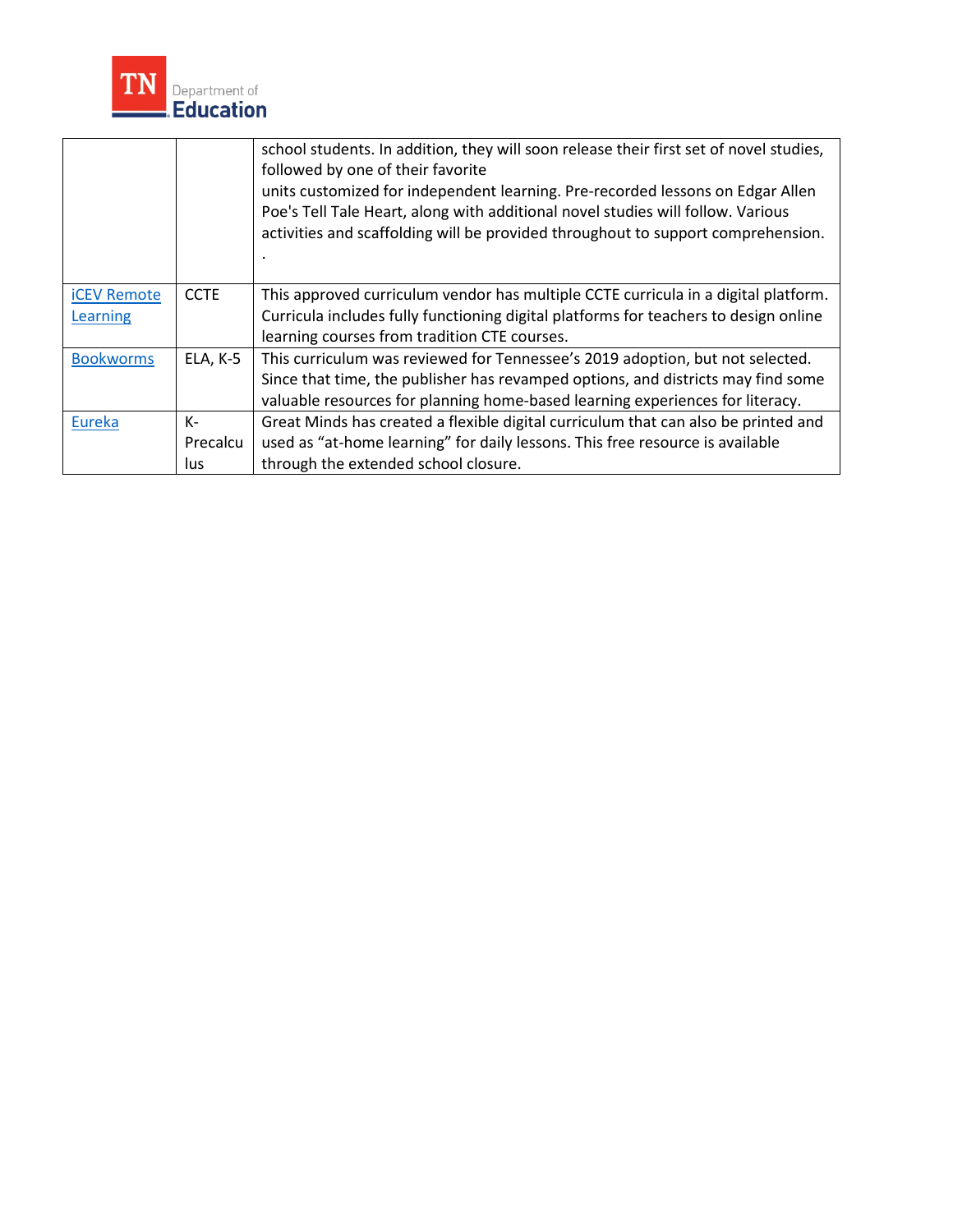

# **Learning and Engagement Opportunities**

| <b>Source</b>                   | Content Area (s)                                                             | <b>Description</b>                                                                                                                                                                                                                                                                                                                                             |
|---------------------------------|------------------------------------------------------------------------------|----------------------------------------------------------------------------------------------------------------------------------------------------------------------------------------------------------------------------------------------------------------------------------------------------------------------------------------------------------------|
| <b>Discovery Education</b>      | Science, math, social studies                                                | <b>Discovery Education</b><br>Experience, an online collection<br>of resources, is free to affected<br>schools and districts through<br>the end of the school year.                                                                                                                                                                                            |
| <b>EVERFI</b>                   | Financial literacy, social and<br>emotional learning, health<br>and wellness | This digital resource provides<br>standalone, digital lessons on<br>various topics.                                                                                                                                                                                                                                                                            |
| <b>HippoCampus</b>              | All                                                                          | This free resource provides<br>thousands of standards-aligned<br>videos to reinforce students'<br>learning of past instructional<br>concepts.                                                                                                                                                                                                                  |
| <b>Illustrative Mathematics</b> | Math, K-12                                                                   | This digitally-based resource<br>provides teachers with student<br>tasks and other content (note<br>that IM has also developed a<br>comprehensive curriculum,<br>which is available through Open<br>Up Resources). The full<br>curriculum resource may not be<br>fully aligned to TN standards<br>and is therefore purposefully<br>not listed in that section. |
| i-Ready.com/AtHome              | Reading and math, K-8                                                        | This library of K-8 printable at-<br>home activity packs is designed<br>to reinforce key concepts and<br>provide students with valuable<br>self-directed exercises and<br>practice during extended<br>absences from school. The at-<br>home activity packs are of high<br>quality and aligned to academic<br>standards.                                        |
| <b>Khan Academy</b>             | Math, science, engineering,<br>art, world history                            | This website provides<br>extensive, video-based tutorials<br>to reinforce concept-based<br>learning (though student tasks<br>and instructional delivery are<br>limited).                                                                                                                                                                                       |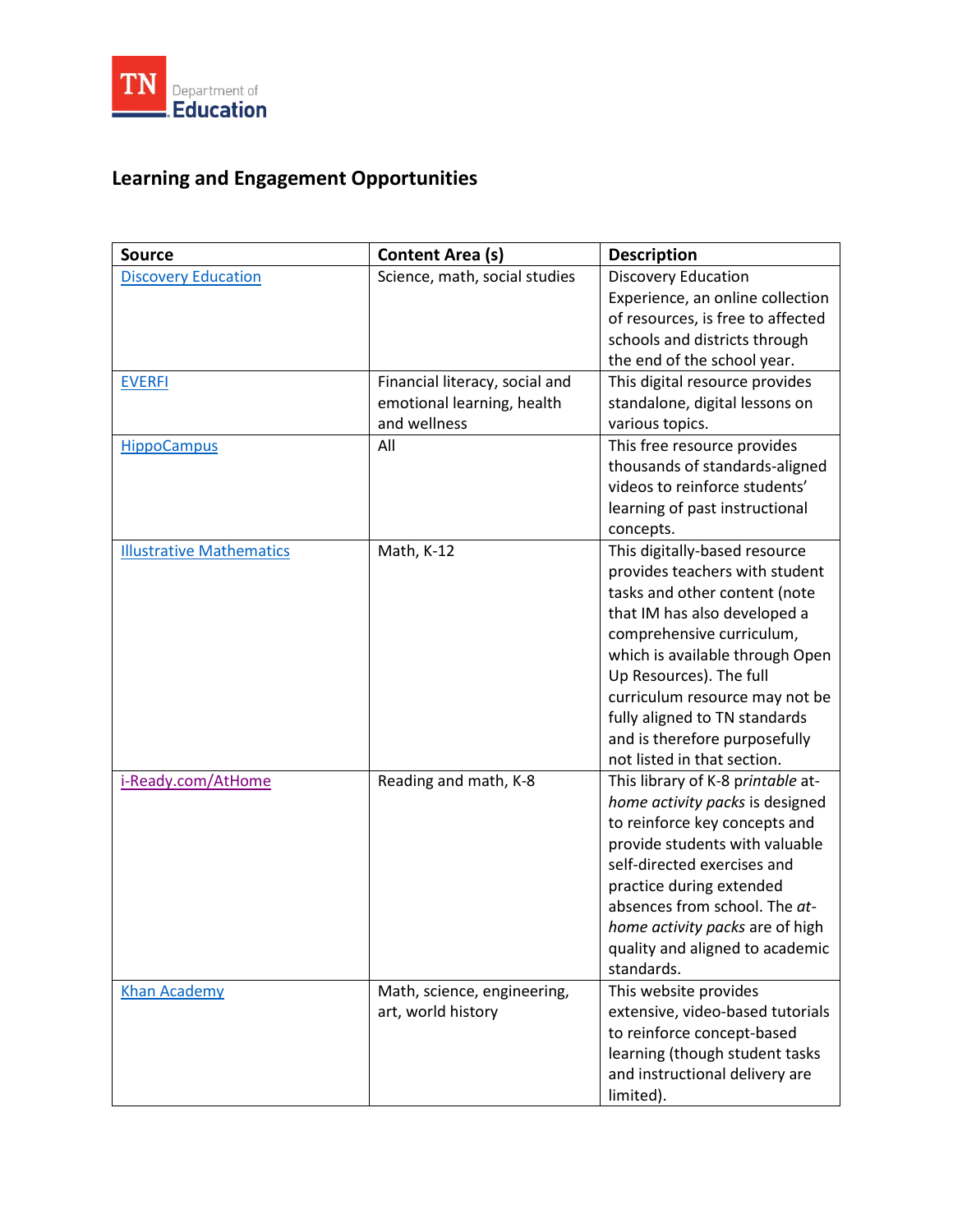

| <b>PHET</b> | Science, math | This website provides engaging   |
|-------------|---------------|----------------------------------|
|             |               | science activities using         |
|             |               | simulations. Thea activities are |
|             |               | designed for students and        |
|             |               | families to engage in            |
|             |               | collaboratively.                 |

## **Practice and Reinforcement Activities**

| <b>Resource</b>  | Content             | <b>Description</b>                             |
|------------------|---------------------|------------------------------------------------|
| <b>Dreambox</b>  | Math                | A free 90-day trial is temporarily available   |
|                  |                     | for families that provides online and iPad-    |
|                  |                     | based adaptive mathematics games.              |
|                  |                     | Games reinforce conceptual development         |
|                  |                     | of math standards. This program is online      |
|                  |                     | as opposed to print focused.                   |
| Edmentum         | Math, science, ELA  | This resource offers printable games and       |
|                  |                     | worksheets with practice activities that       |
|                  |                     | can be used with a packet-based or e-          |
|                  |                     | learning approach and aligned to previous      |
|                  |                     | classroom instruction.                         |
| <b>Free Math</b> | Math                | This resource allows teachers to build         |
|                  |                     | online classrooms, assign activities, and      |
|                  |                     | grade assignments through a digital            |
|                  |                     | platform.                                      |
| <b>IXL</b>       | Math, ELA, science, | This site offers activities and quizzes; a 30- |
|                  | social studies      | day free trials is available for educators.    |
| <b>Quizlet</b>   | Various             | This study aid provides support with           |
|                  |                     | online flashcards, quizzes, and more.          |

## **Printable resources**

| <b>Resource</b>              | Content        | <b>Description</b>                          |
|------------------------------|----------------|---------------------------------------------|
| <b>ABCMouse</b>              | Reading, math, | Online and printable resources focused on   |
|                              | science, art   | early learning (ages 2-8) are available.    |
|                              |                | Sign-in is required, but materials are free |
|                              |                | for the first 30 days.                      |
| <b>Curriculum Associates</b> | Reading, math  | Printable activity packs address reading    |
|                              |                | and math in grades K-8; the site also       |
|                              |                | offers accompanying teacher guides, also    |
|                              |                | printable, for math.                        |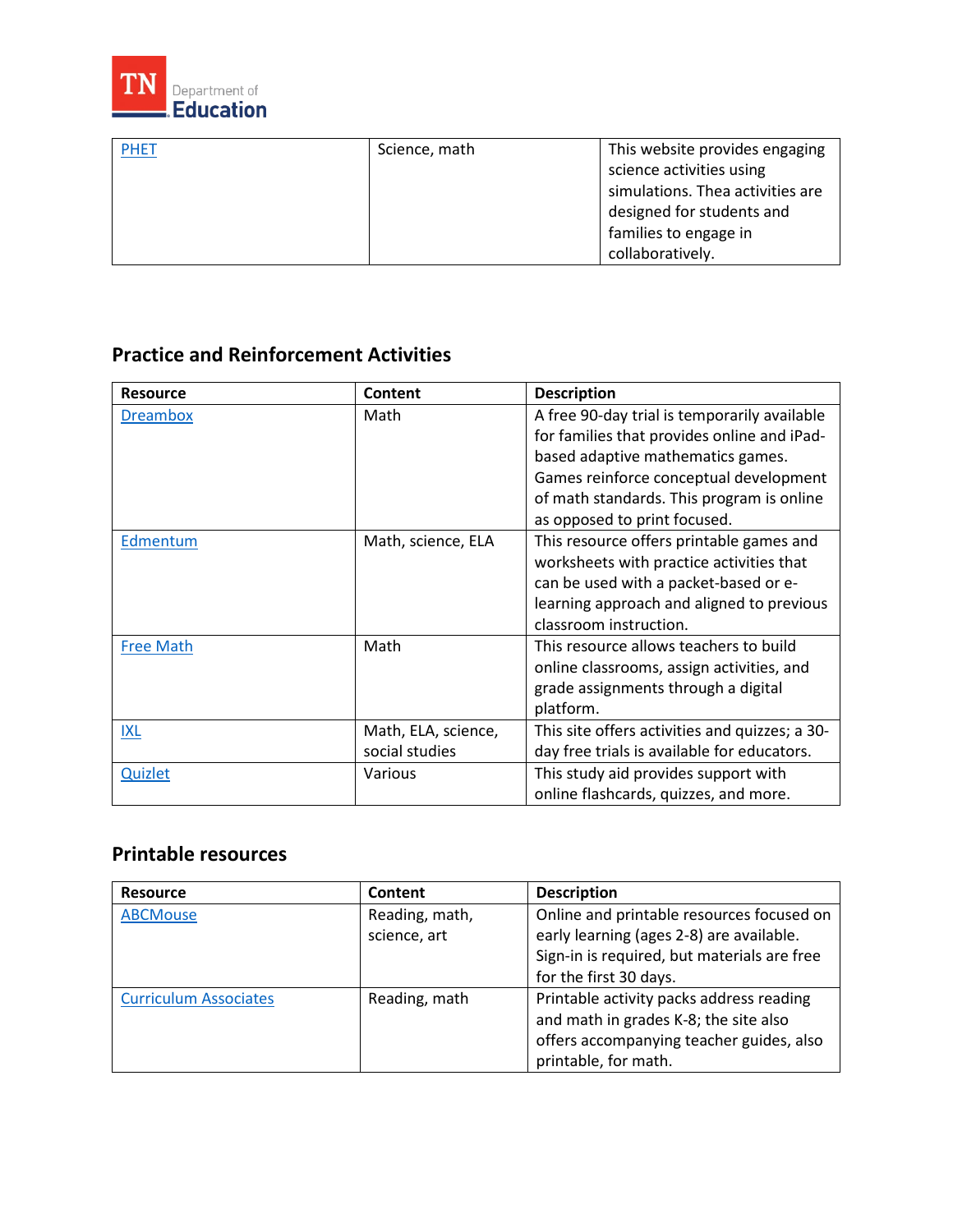

| Edmentum                 | Various                | This resource provides printable, grade- |
|--------------------------|------------------------|------------------------------------------|
|                          |                        | specific bundles of worksheets designed  |
|                          |                        | to be sent home with students.           |
| Education.com            | Fine arts, foreign     | Free, printable worksheets are organized |
|                          | language, math, ELA,   | by grade level and subject. Pages are    |
|                          | science, social and    | easily downloaded once a free account    |
|                          | emotional learning,    | has been made.                           |
|                          | social studies, typing |                                          |
| K-5 Learning             | ELA, math              | This site offers an array of printable   |
|                          |                        | worksheets for grades K-5.               |
| <b>New Path Learning</b> | ELA, math, science,    | With this resource, be sure to select    |
|                          | social studies, ESL,   | Tennessee state standards in the link.   |
|                          | Spanish                | Some worksheets and study guides are     |
|                          |                        | available for free, though others are    |
|                          |                        | accessible only with a paid membership.  |

# **Fine Arts Engagement Activities**

| <b>Resource</b>                   | <b>Description</b>                                                  |
|-----------------------------------|---------------------------------------------------------------------|
| 12 Museums with Online Virtual    | This article links to museums around the world offering virtual     |
| <b>Tours</b>                      | tours and online exhibits (best accessed digitally).                |
| <b>Art of Education</b>           | This suite of digital, teacher-facing resources includes a          |
|                                   | repository of online activities and more.                           |
| Davis Art                         | Through June 30, teachers have open access to a library of          |
|                                   | 25,000 fine art images as well as full use of student books and     |
|                                   | teacher editions. Most resources are best viewed online.            |
| <b>Metropolitan Museum of Art</b> | The Met provides interactive maps, videos, and more digital         |
| "MetKids"                         | content designed especially for kids ages 7-12.                     |
| <b>Quaver Music</b>               | This site is offering free access to general music activities, most |
|                                   | best accessed digitally, for all schools and students impacted by   |
|                                   | Covid-19.                                                           |
| <b>Sight-Reading Factory</b>      | Exercises, designed to be viewed on electronic devices, support     |
|                                   | sight reading practice for musicians.                               |
| <b>SmartMusic</b>                 | This site offers free access through June 30 to a suite of web-     |
|                                   | based music education tools.                                        |

## **Parent-Focused Resources**

| <b>Resource</b>                    | Content area(s)     | <b>Description</b>                          |
|------------------------------------|---------------------|---------------------------------------------|
| <b>Massachusetts Department of</b> | ELA, math, science, | These printable, family-facing guides       |
| <b>Elementary and Secondary</b>    | social studies      | highlight grade-level expectations in       |
| Education                          |                     | jargon-free terms and are available in      |
|                                    |                     | English, Spanish, Brazilian Portuguese, and |
|                                    |                     | simplified Chinese.                         |